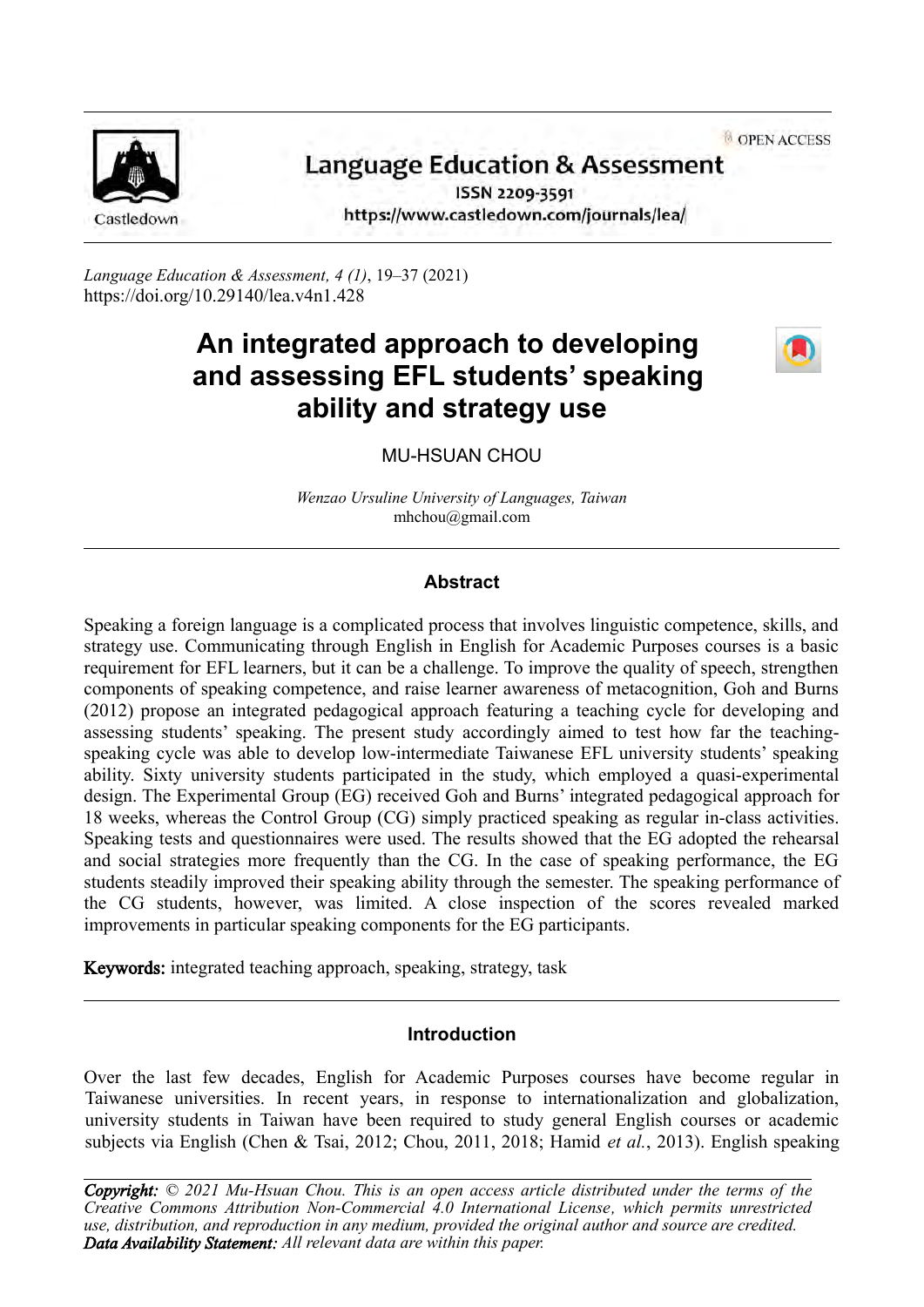abilities are emphasized and encouraged in the English curriculum from primary school to higher education in Taiwan (Chen & Tsai, 2012; Chou, 2015, 2017). Nonetheless, speaking is rarely taught and practiced in primary and secondary English classes because this skill is neither formally assessed in school nor in high-stakes, University Entrance Examinations before university level. Consequently, students faced with English speaking tasks may feel anxious when using English to express opinions verbally, hold discussions, or interact with teachers or classmates in university English classes.

Speaking is a highly complex skill that comprises (1) knowledge of language and discourse (pronunciation, grammar, vocabulary, and discourse), (2) core speaking skills (chunking, signaling intention, and turn-taking), and (3) communication strategies (paraphrasing, rephrasing, and approximation) (Goh & Burns, 2012). However, when speaking activities are carried out without a clear and structured pedagogy focusing on speaking skills and strategies, there may be limited room for students to improve their command of language and communication skills in the long run. The purpose of this study is to examine the effect of implementing an integrated pedagogical approach on university students' speaking performance, their strategy use, and improvements on different speaking components in a general English course. This study will hopefully lead to a better understanding of the advantages and/or limitations regarding the implementation of an integrated pedagogical approach, and the subsequent development of EFL speaking at university level.

# **Approaches to Teaching Speaking**

Early views of teaching speaking considered speaking to focus on the presentation and demonstration of grammatical structures through question-answer instructions or the use of written dialogues, as in the direct method. In the second half of the 20th century, a number of teaching approaches, such as audiolingual, situational, and functional approaches, developed giving a key role to teaching pronunciation skills and grammatical accuracy, while the interactive discourse pattern and the level of conceptualization within genuine communication were broadly ignored (Bygate, 2010). For example, Byrne (1976) advocated the use of a PPP (Presentation–Practice–Production) approach, in which drills and practice dialogues were used. Morrow and Johnson (1979) developed speaking pedagogies focusing on aspects of interpersonal pragmatics (or functions of spoken language), such as apologizing, inviting, and requesting. Awareness of this need led to the development of communicative language teaching (CLT), which highlighted the importance of enabling learners to develop fluency as well as accuracy through problem-solving tasks and communication with others (Littlewood, 1981; Savignon, 1991; Wesche & Skehan, 2002). The wave of CLT has had a huge impact on foreign language teaching and learning in countries where traditional grammar-translation and audiolingual methods prevail (Chou, 2015; Hu & McKay, 2012).

Over the past few decades of research on how to improve speaking and fluency in second and foreign language classroom, a number of suggestions have been made, such as increasing exposure to an English-speaking environment and practice (e.g., Yanagi & Baker, 2016), using a variety of tasks (e.g., Skehan, 1996, 2003; Ulla, 2020), encouraging the use of recurrent multiword expressions in speaking (e.g., Chou, 2018; Meunier, 2012; Nation & Meara, 2020; Szudarski & Conklin, 2014), and observing native and non-native speakers' discourse patterns (e.g., Basturkmen, 2002). These studies have offered practical advice on developing speaking abilities. Nevertheless, Goh and Burns (2012) argue that although speaking activities occur frequently in language classrooms, learners seldom have opportunities to learn the skills and strategies to improve their speaking. Moreover, the quality of language production is closely tied to three characteristics: fluency (ability to mobilize an interlanguage system to communicate meanings in real time), accuracy (ability to handle interlanguage complexity), and complexity (ability to process, reconstruct and elaborate the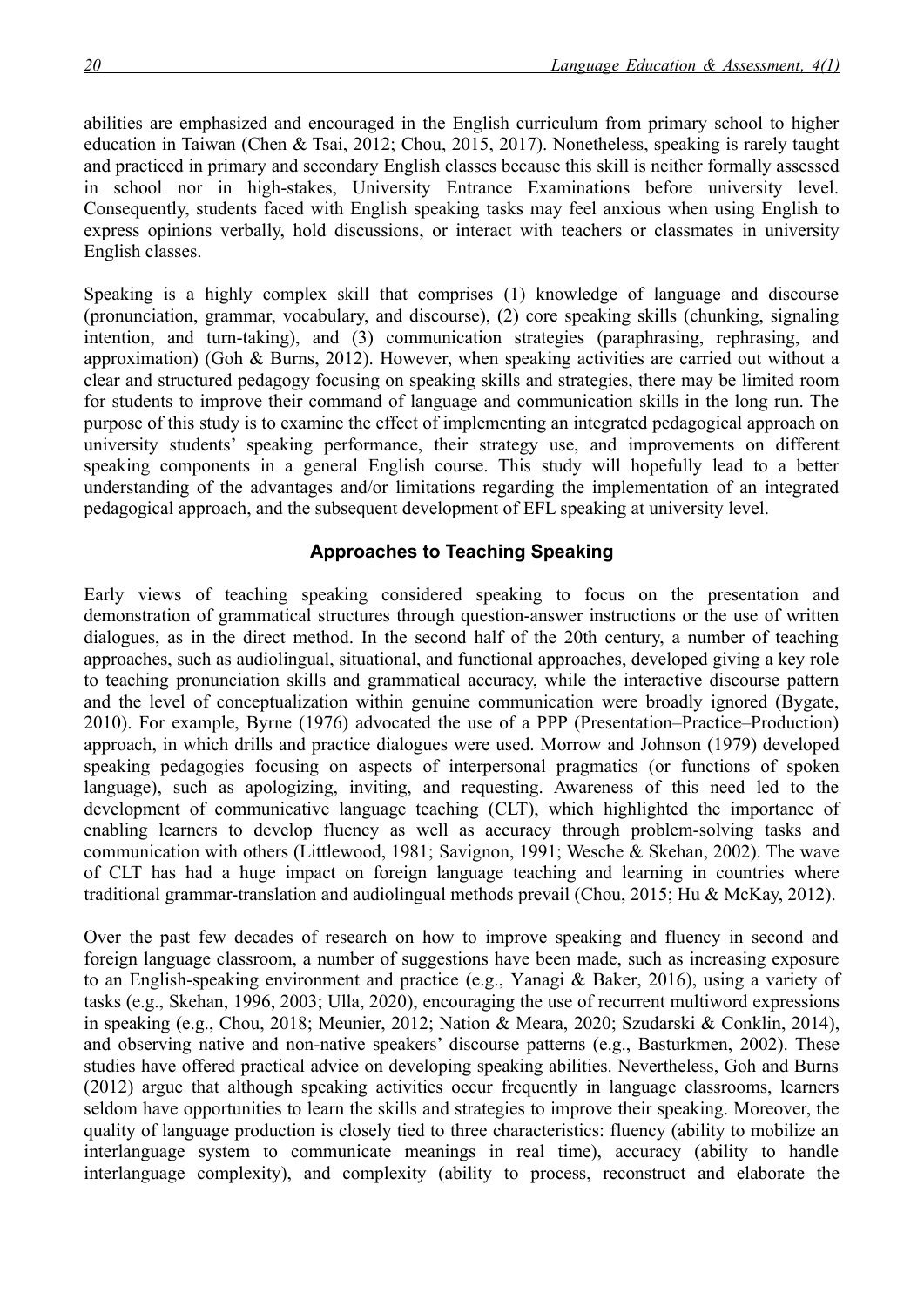underlying interlanguage system) (Skehan, 1996, 2003); how learners manage the three characteristics during limited time constraints demands on their language proficiency and the speed of processing and formulating thoughts. Goh and Burns (2012) stress the point that self-monitoring is an important strategy for language learners to check their speech for accuracy and acceptability, but this strategy may indirectly put demands on other cognitive processes, such as working memory, that are already in operation.

#### **Goh and Burns' Teaching-Speaking Cycle**

To improve the quality of speech (i.e., fluency, accuracy, and complexity), strengthen components of speaking competence (i.e., knowledge of language and discourse, core speaking skills, and communication strategies), and raise learner awareness of metacognition (i.e., self-monitoring and self-regulation), Goh and Burns (2012) propose a teaching cycle for developing students' speaking. Their teaching-speaking cycle covers seven stages: (1) focus learners' attention on speaking, (2) provide input and/or guide planning, (3) conduct speaking tasks, (4) focus on language, skills, and strategies, (5) repeat speaking task, (6) direct learners' reflection on learning, and (7) facilitate feedback on learning (Figure 1).



Figure 1 *The Teaching-Speaking Cycle (Goh & Burns, 2012, p. 153)*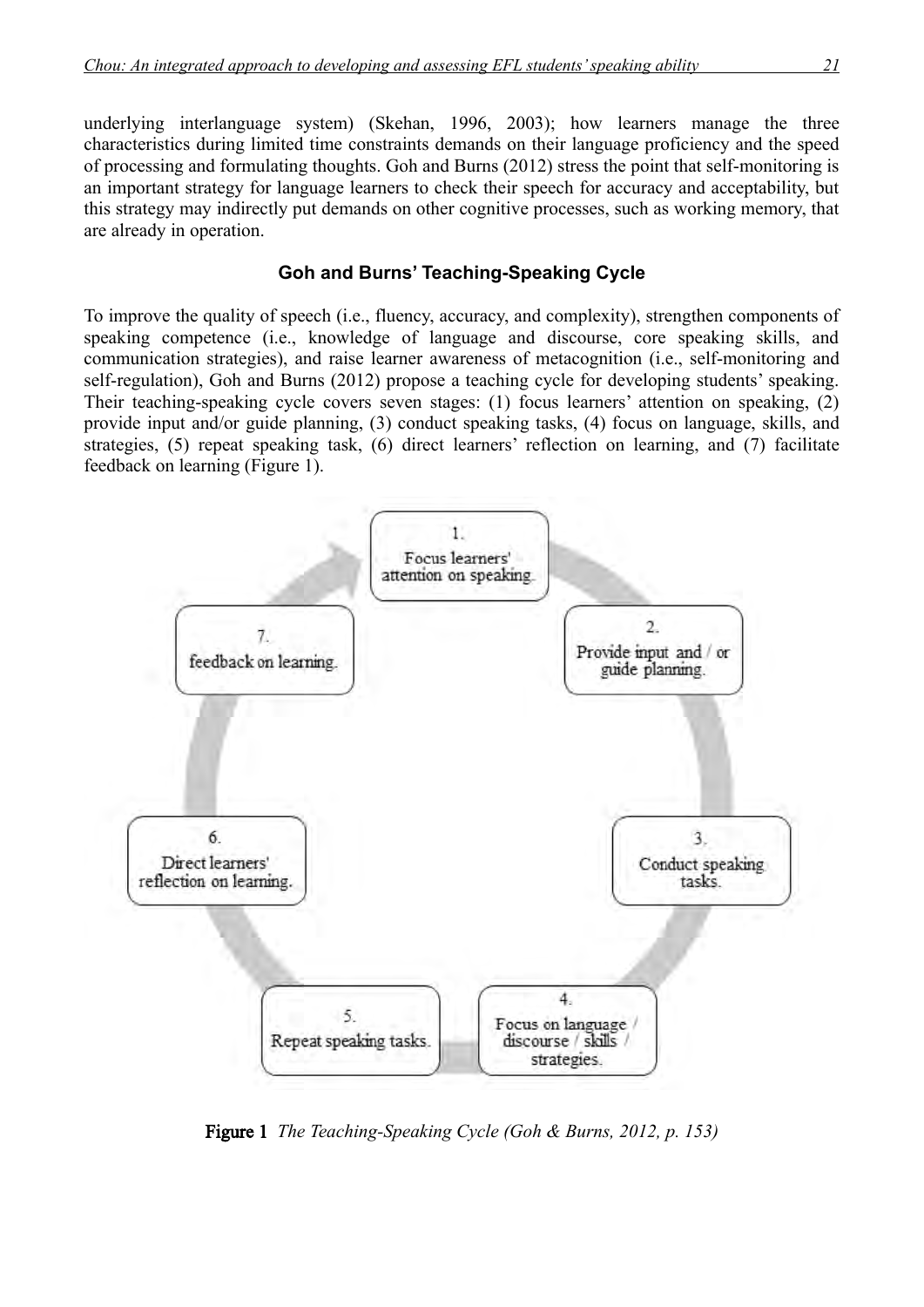At Stage 1, the teacher develops learners' metacognitive awareness about learning to speak a second or foreign language, via thinking about their experiences in speaking a foreign language. At Stage 2, the teacher provides input for students to learn appropriate vocabulary and accurate language forms, and to understand social and linguistic contexts related to speaking topics. Next, students learn a range of core speaking skills and develop fluency in the expression of meaning while conducting speaking tasks (Stage 3). Speaking tasks are categorized according to the skills and linguistic knowledge of learners involved in speaking process. For example, Goh and Burns (2012) listed three types of speaking tasks, including communication-gap tasks, discussion tasks, and monologic tasks. Luoma (2004) divided speaking tasks into (1) *open-ended tasks*, involving role-play simulation tasks and tasks with a variety of discourse types such as description, narrative, instruction, comparison, explanation, justification, prediction and decision, and (2) *structured speaking tasks*, such as reading aloud and sentence repetition. Hughes and Hughes (2020), on the other hand, classified speaking tasks based on the techniques involved in the elicitation process: (1) interview (questions and requests, picture description, interpreting, prepared monologue and reading aloud), (2) interaction with fellow candidates (discussion and role-play simulation), and (3) responses to audio- or videorecorded stimuli. In the present study, role-play simulation and discussion tasks were adopted to promote the use of English with regard to the topics/themes in the textbook, the contextualized language use, communication, and interaction between students.

At Stage 4, vocabulary, grammar, and social and linguistic conventions of speech regarding the speaking tasks are re-emphasized by the instructor. Core speaking skills and communication strategies are highlighted as well. Cohen and Henry (2020) categorizes speaking strategies into four types: retrieval (e.g., calling up language materials and schemata from storage), rehearsal, communication, and cover (e.g., using a memorized or partially understood phrase to keep the conversation going). In particular, rehearsal strategies focus on practicing target language structures. For example, language learners may seek out opportunities to talk to native speakers, initiate conversations in the target language, try discussing unfamiliar topics, consider how a native speaker might say something and practice saying it that way, or practice new grammatical structures in different situations to build their confidence in using those structures (Cohen *et al.*, 2001). Communication strategies (CS), on the other hand, include avoidance or reduction (e.g., leaving a message unfinished), compensatory (e.g., circumlocution, approximation, word-coinage, use of paralanguage, or code switching), stalling (e.g., use of fillers or hesitation), and interactional strategies (e.g., appealing for help, or asking for confirmation in communication) (Cohen & Henry, 2020; Oxford, 2017). Studies have shown that teaching strategies had a significant effect on improving language learners' overall speaking performance, particularly the quality and quantity of strategy use for solving interaction problems and enhancing communication effectiveness (Goh & Burns, 2012; Zarandi & Rahbar, 2016).

At Stage 5, learners employ core speaking skills and strategies appropriately to express meaning more precisely. At the final two stages, learners monitor performance and teachers provide feedback on learning. Goh and Burns' teaching-speaking framework takes an integrated approach that covers a vocabulary- and grammar-based approach to provide necessary inputs and structures, a task-based approach for carrying out speaking tasks, and a strategy-based approach to strengthen speaking skills and communication strategies. Up to this point, it appears that no research findings are yet available concerning the effect of Goh and Burns' integrated teaching-speaking cycle on the development of university EFL students' speaking ability. The research reported here was designed to provide insight into issues that have lacked attention in the literature by addressing to what extent Goh and Burns' (2012) integrated teaching-speaking cycle influences university EFL students' speaking performance and strategy use in an general English course (compared with a group of students received a CLT approach). As a result, the present study aims to explore the following three research questions: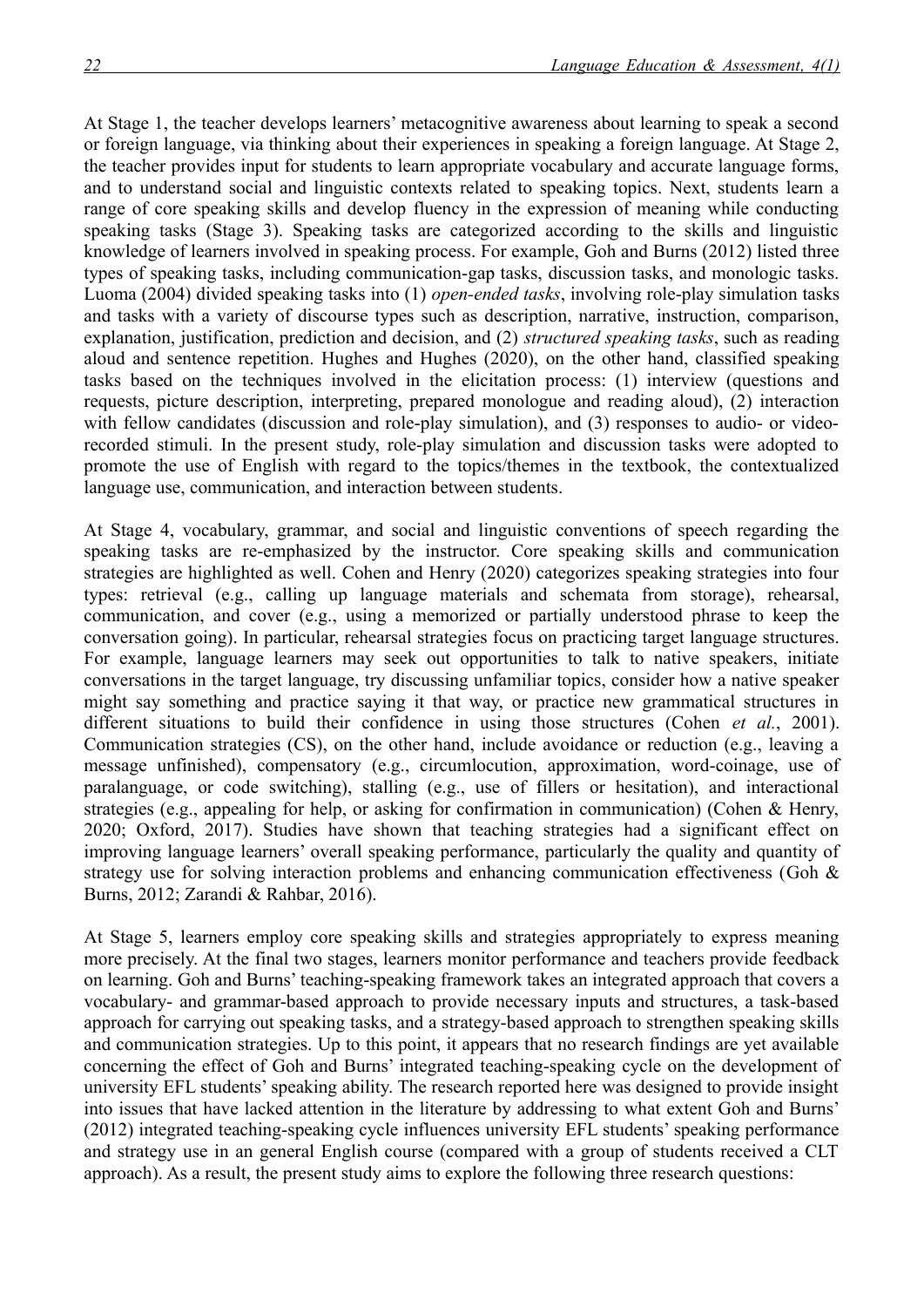- 1 Is there a significant difference in the mean English speaking strategy scores of students between experimental and control groups in the pre- and post-test?
- 2 Is there a significant difference in the mean English speaking scores of students between the experimental and control groups in the pre- and post-test?
- 3 After the implementation of Goh and Burns' teaching-speaking cycle for the experimental group (EG) students, to what extent does each component of speaking (i.e., pronunciation, grammar, vocabulary, fluency, and content) and the total score improve?

#### **Research Method**

The questionnaire for speaking strategies used here was modified from the Language Strategy Use Survey – Speaking Strategy Use by Cohen *et al.* (2001) (Appendix 1). The reliability of the questionnaire assessed by Cronbach's  $\alpha$  was .93. In addition to the questionnaire, students in the EG were guided to plan, rehearse, and reflect on speaking tasks following the seven stages of Goh and Burns' teaching-speaking cycle. The scoring of students' speaking performance was adapted from the Council of Europe (2001; see also Luoma, 2004) and Hughes and Hughes (2020); the analytic rating scale for speaking comprised five components: pronunciation, grammar, vocabulary, fluency, and content. The five components are closely related to the three characteristics that affect speaking – fluency, accuracy (pronouncing words, and using grammar and vocabulary in appropriate contexts), and complexity (processing pronunciation, grammar, vocabulary, and content via the underlying interlanguage system) – proposed by Skehan (1996). Each component consisted of a range of scores (1 to 4) and descriptors (Appendix 2).

#### **Participants**

The participants were 60 first-year university students from two intact classes taking the compulsory general English course in a university in Taiwan. The participants' native language is Mandarin Chinese. The speaking lessons focused on topics encountered and/or discussed in everyday life, including personal interests, sports and recreation, world cultures, movies, social life, friendship, and technology. Of the 60 participants, 30 students were in the experimental group and the other 30 were in the control group. The participants had taken an English placement test before attending the general English course and both groups were placed at CEFR B1 Threshold Level (lowintermediate).

#### **Course Design and Data Collection**

The general English course lasted for 18 weeks (i.e., a semester) with 100 minutes focusing on speaking training every week. The study employed a quasi-experimental pre-test–post-test design. The pre-test was conducted in Week 1, the mid-test was done in Week 9, and the post-test was conducted in Week 18, leaving 15 weeks for pedagogical instruction. Both groups used the same textbook. The EG received the instructional approach, following the theoretical teaching-speaking cycle framework by Goh and Burns (2012). The control group (CG) received a Communicative Language Teaching (CLT) approach, focusing on (1) interaction and cooperative learning via group or pair work, (2) learning process with the goal of improving communicative ability in context, and (3) communicative tasks linked to language instruction (Wesche & Skehan, 2002).

#### **Pre-test**

In Week 1, both groups of participants took a speaking pre-test. The speaking topics and tasks in the pre-test were from the units in the textbook. After taking the pre-test, both groups of participants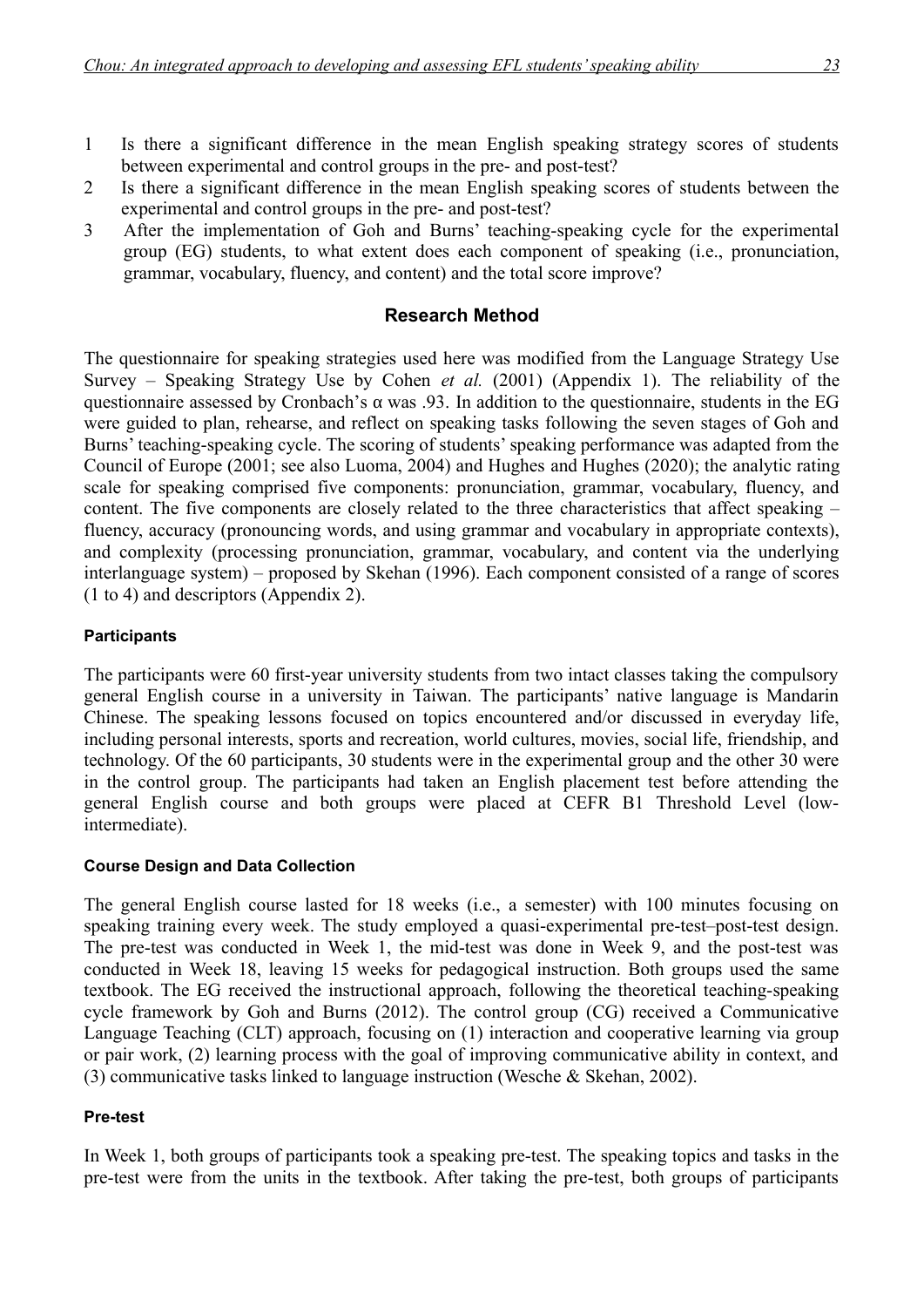completed a speaking strategy questionnaire. It took five to ten minutes to complete the questionnaire survey.

#### **Experimental Group**

#### *Stage 1: Focus learners' attention on speaking / Speaking needs analysis*

Starting in the second week, the researcher focused students' attention on speaking and analyzed their needs through discussing their experiences in learning to speak English. A worksheet with the information of five speaking components (i.e., pronunciation, grammar, vocabulary accuracy, fluency, and content) was provided. Next, students were asked to share which speaking components they considered important.

#### *Stage 2: Provide input and/or guide planning*

At this stage, the teacher gave a brief introduction to the topic, and then gave out photos or short videos, along with questions for discussion related to the topic, that were presented as warm-up activities. The participants were expected to establish linkages between the relevant target vocabulary, the contexts, and their past learning experiences through sharing ideas, expressing opinions, providing examples, or giving reasons first to group members and later to the whole class. After the discussion, a short listening activity was given to the participants as an additional input.

After listening, a speaking task ensued. Researchers have recommended a number of speaking tasks: creative dictation, description, role-play simulation, discussion, role-play interview, and debate (Goh & Burns, 2012; Hughes & Hughes, 2020). An initial analysis of the students' needs at Stage 1 showed that the first-year students did not clearly indicate the types of speaking task they wanted in class (possibly due to a lack of speaking practice in the senior high school English classroom), and they expressed anxiety while speaking English. To ease nervousness and encourage interaction, the role-play problem-solving simulation task was chosen as the target task because it required the vocabulary and grammar knowledge gained from the warm-up and listening activities to accomplish a task by exchanging ideas with equals.

The role-play problem-solving simulation task comprised four parts: (1) a description of a situation/problem, (2) the goal of the task, (3) key grammatical structures, and (4) suggested communication strategies (Appendix 3). Specifically, the students were taught how to plan the speaking tasks. Strategies including previewing requirements of the task and task outcomes, reviewing or preparing language and content which they needed for the speaking task, and identifying communication and discourse strategies that could facilitate their interaction or speech (Goh & Burns, 2012) were incorporated into the tasks. A planning guide worksheet modified from Goh and Burns (ibid.) for participating in a role-play problem-solving simulation task was provided to the students (Appendix 4).

#### *Stages 3 & 4: Conduct speaking tasks and focus on language / skills / strategies*

The paired participants were given 15 minutes to prepare a two-minute conversation, and they then presented it in front of the class. These role-play problem-solving simulation tasks provided the students with opportunities to plan, organize, and evaluate the information of the conversation through the processes of discussing, listening closely to each other's views, making notes, and responding to views. The pairs also monitored each other's responses while practicing their conversations. Students were encouraged to check their overall performance, the appropriateness and accuracy of what they said during a speaking task, and recognize any negative emotions during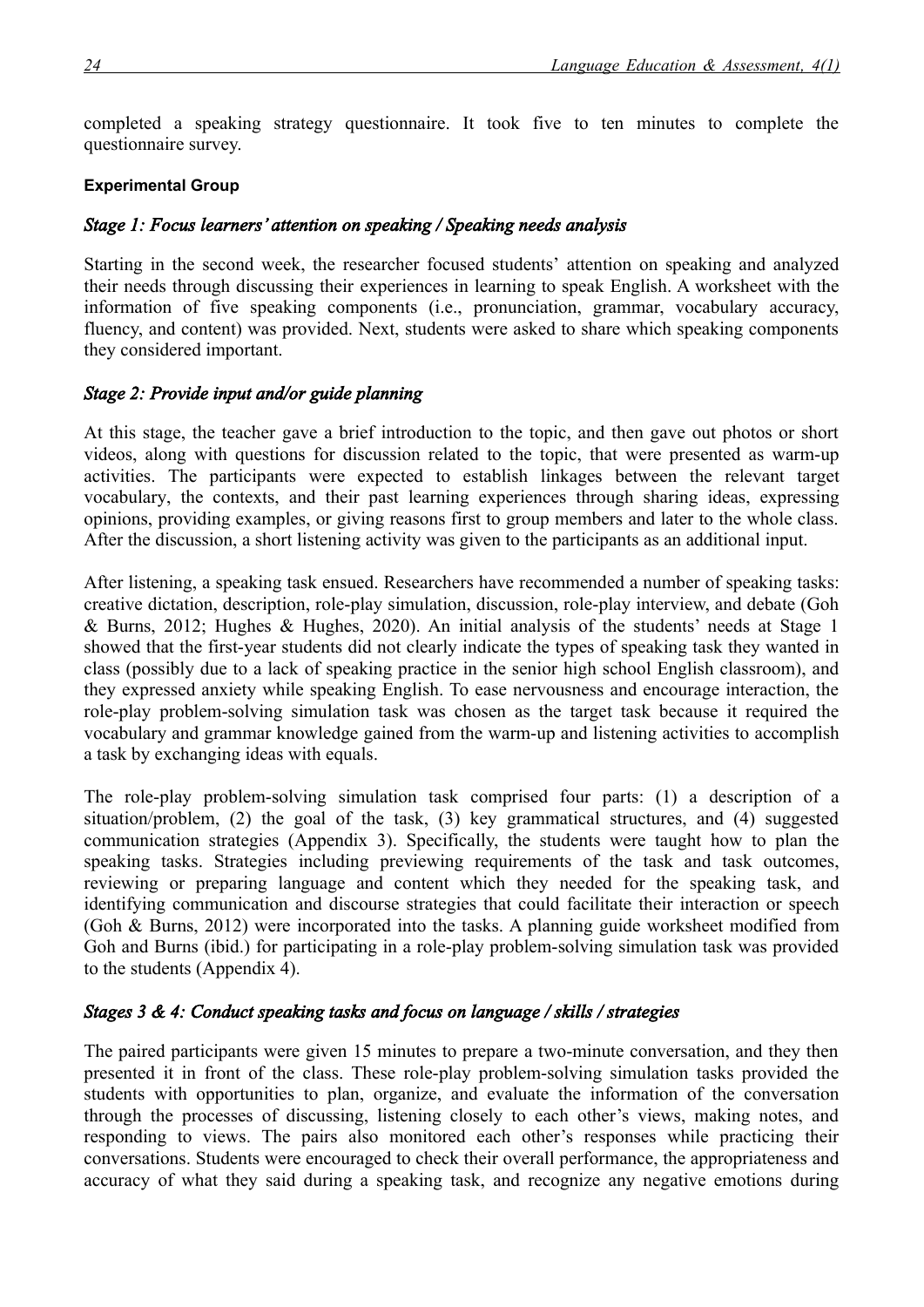speaking (Goh & Burns, 2012). Meanwhile, the teacher acted as a facilitator who walked around giving strategic and linguistic help to the pairs. After the preparation, pairs of students were nominated to demonstrate their conversation to the class. Other students listened to them, observed the language performance, and responded to the content (e.g., laughing at a joke). The teacher gave feedback to each pair after they finished the conversation. Form-focused grammatical instruction and strategies relating to the topical contexts were then reinforced by the teacher. The total process of speaking (preparation and presentation) lasted for approximately 50 minutes.

# *Stage 5: Repeat speaking task*

At this stage, the pairs were given time to discuss and reflect on their performance. The teacher then analyzed the task successes and failures of some of the pairs, and encouraged the class to learn from successful simulation models, or demonstrated a better pattern of information exchange to the whole class.

# *Stage 6: Direct learner reflection on learning*

Students were asked to check the appropriateness and accuracy of what they had said when the task was over, reflect on whether the strategies they selected and used for completing the task had been useful, and assess their overall success on the task by completing the worksheet (Appendix 5).

# *Stage 7: Facilitate feedback on learning*

Teachers collected students' worksheets, gave personalized feedback on their performance and recommended additional communication or learning strategies for them. Worksheets were compiled into a portfolio by each student. After Stage 7, the cycle went back to Stage 2 and continued until Stage 7 for the next lesson.

#### **Control Group**

The textbook and tasks selected for, and preparation (15 minutes) and conversation time (two minutes) given to the EG and the CG were the same. To differentiate the teaching of speaking in the CG from the teaching-speaking cycle in the EG, the CG neither followed any task planning guidance nor completed any worksheets. Instead, they received a CLT approach, which was organized around situations, oral texts, knowledge domain and tasks with emphases on encouraging students to practice asking and answering questions, initiating conversations, and responding to English in pairs and groups (Thornbury, 2017). The procedure of teaching speaking in the CG involved three parts: warm-up and listening activities, role-play simulation speaking activities in pairs, and teacher feedback. Similar to the EG, the total process of speaking lasted for approximately 50 minutes. Though grammatical structures and communication strategies were offered to the students, explicit teaching of these was not done in the CG. After the CG participants finished the speaking activities, the teacher provided personal feedback orally to each pair.

#### **Mid-test and post-test**

In Week 9, both groups took a speaking mid-test, while the post-tests were done in Week 18. As with the pre-, mid- and post-test tasks were based on the topics in the textbook.

#### **Data Analysis**

Quantitative data included the questionnaire pre-test and post-test and participants' speaking test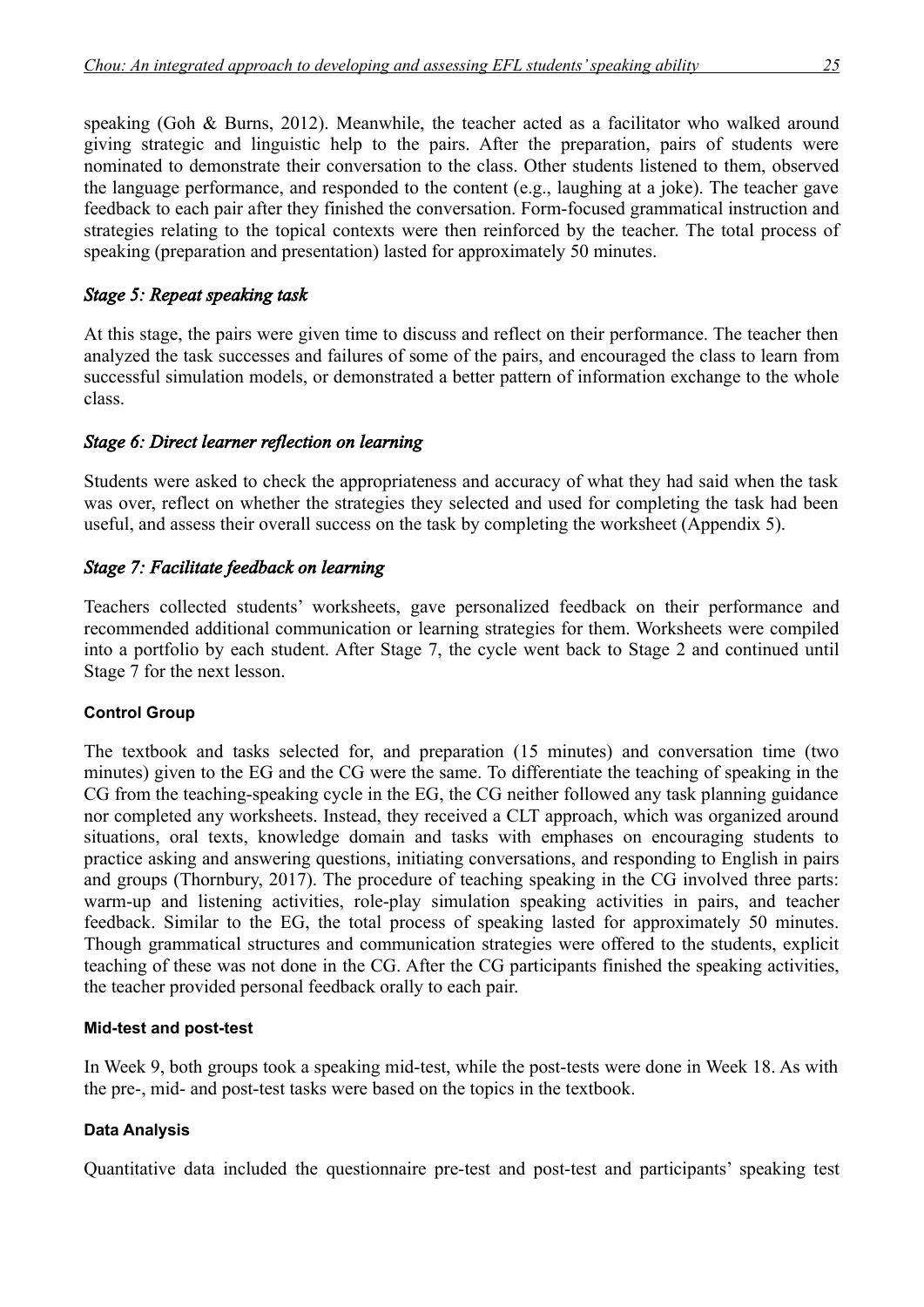scores, following the analytic scale modified from the Council of Europe (2001; see also Luoma, 2004) and Hughes and Hughes (2020). To ensure the reliability of the rating scale, the participants' speaking practices were video-recorded and scored by another teacher in the same university who also taught the same course. Inter-rater reliability using the rating scale was .88. Paired-sample t-tests and one-way between-groups MANOVAs in SPSS version 23 were adopted to compare the questionnaire responses and speaking performance scores in the pre- and post-tests of the CG and the EG. In addition, one-way repeated measures of MANOVA were used to compare the speaking test scores at three time points: (1) Week  $1$  – pre-test (prior to the speaking practice), (2) Week  $9$  – midtest (following the speaking practice), and (3) Week 18 – post-test, for the CG and EG groups, respectively.

Speaking needs analysis was done in the first week of the course for both CG and EG students. Descriptive statistics showed that approximately two thirds of the students considered pronunciation, grammar, vocabulary accuracy, fluency, and ability to understand, ask, and answer questions appropriately in speaking very important (Table 1).

| <b>Components</b>         | Group | N  |            | Very important |            | <b>Important</b> | Not important |             |
|---------------------------|-------|----|------------|----------------|------------|------------------|---------------|-------------|
|                           |       |    | <b>Pre</b> | <b>Post</b>    | <b>Pre</b> | <b>Post</b>      | <b>Pre</b>    | <b>Post</b> |
| 1. Pronunciation          | CG    | 30 | 19         | 11             | 11         | 19               | 0             |             |
|                           | EG    | 30 | 14         | 17             | 15         | 13               |               |             |
| 2. Grammar                | СG    | 30 | 21         | 19             | 8          | 11               |               |             |
|                           | EG    | 30 | 16         | 21             | 10         | 8                | 4             |             |
| 3. Vocabulary accuracy    | CG    | 30 | 20         | 22             | 9          | 8                |               |             |
|                           | EG    | 30 | 17         | 22             | 12         | 8                |               |             |
| 4. Fluency                | CG    | 30 | 21         | 18             | 8          | 12               |               |             |
|                           | EG    | 30 | 19         | 24             | 10         | 6                |               | 0           |
| 5. Understand content and | CG    | 30 | 22         | 22             |            | 8                |               |             |
| respond appropriately     | EG    | 30 | 19         | 22             | 10         | 8                |               |             |

Table 1 *Comparison of Descriptive Statistics of Speaking Need Analysis* 

#### **Results**

#### *RQ1: Is there a significant difference in the mean English speaking strategy use of students between the experimental and control groups?*

A one-way between-groups MANOVA was performed to investigate speaking strategy differences before the teaching intervention. Three dependent variables were used: 'rehearsal strategy', 'compensatory strategy', and 'interactional strategy'. The independent variable was CG and EG. There was no statistically significant difference between CG and EG, either on the combined dependent variables,  $F(3, 56) = .77$ ,  $p = .516$ ; Wilks' Lambda = .96; partial eta squared = .04, or on the separate dependent variables (Table 2). After the teaching intervention, another one-way between-groups MANOVA was performed to investigate differences in speaking strategies for CG and EG. There was a statistically significant difference between CG and EG on the combined dependent variables,  $F(3, 56) = 4.15$ ,  $p = .010$ ; Wilks' Lambda = .818; partial eta squared = .18. When the results for the dependent variables were considered separately, two differences in statistical significance were noted using a Bonferroni adjusted alpha level of .017; namely (1) rehearsal strategies,  $F(1, 58) = 6.57$ ,  $p = .013$ ; partial eta squared = .10 and (2) interactional strategies,  $F(1, 58)$ 58) = 6.14,  $p = 0.016$ ; partial eta squared = .10, indicating medium effect sizes. An inspection of the mean scores indicated that EG adopted rehearsal  $(M = 25.83, SD = 6.32)$  and interactional strategies  $(M = 10.83, SD = 2.11)$  more frequently than CG  $(M = 21.70, SD = 6.17; M = 9.53, SD = 1.94)$ (Table 3).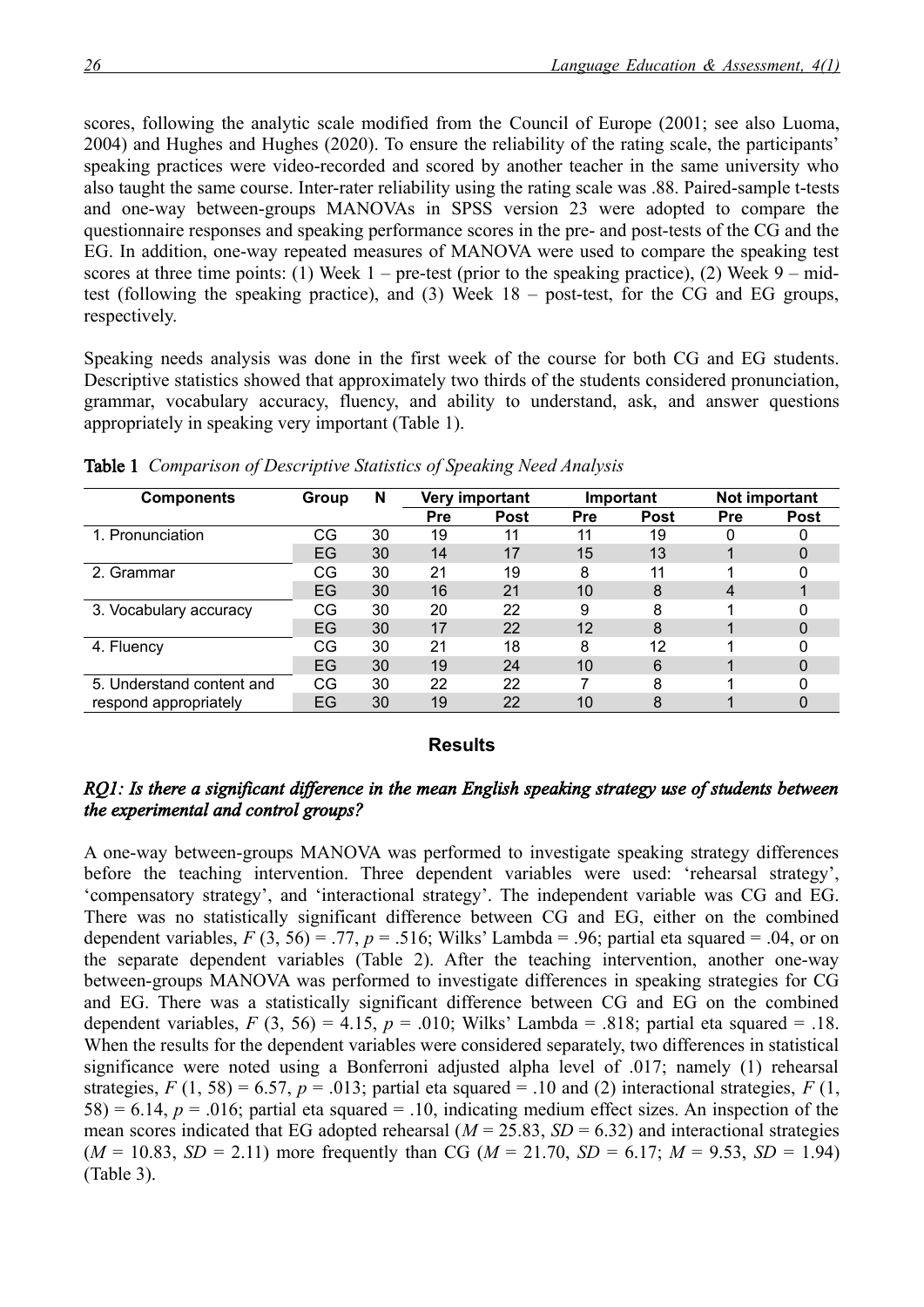|                                |             | Levene's test |          |          |                | <b>MANOVA</b> |      |      |     |
|--------------------------------|-------------|---------------|----------|----------|----------------|---------------|------|------|-----|
| <b>Variables</b>               | F(1,<br>58) | p             | Group    | N        | M              | <b>SD</b>     |      | p    |     |
| 1. Rehearsal<br>strategies     | 1.49        | .23           | CG<br>EG | 30<br>30 | 20.80<br>19.90 | 6.33<br>5.67  | .34  | .564 | .01 |
| 2. Compensatory<br>strategies  | .24         | .63           | CG<br>EG | 30<br>30 | 18.07<br>16.53 | 3.88<br>4.70  | 1.90 | .174 | .03 |
| 3. Interactional<br>strategies | .00         | .95           | CG<br>EG | 30<br>30 | 9.30<br>8.50   | 2.28<br>2.45  | 1.72 | .195 | .03 |

Table 2 *MANOVA Pre-test Results of CG, EG, and Speaking Strategies*

**Note**: η2 = partial eta squared

Table 3 *MANOVA Post-test Results of CG, EG, and Speaking Strategies*

|                                |             | Levene's test |          |          |                | <b>MANOVA</b> |      |      |     |
|--------------------------------|-------------|---------------|----------|----------|----------------|---------------|------|------|-----|
| Variables                      | F(1)<br>58) | р             | Group    | N        | м              | SD            |      | D    | η2  |
| 1. Rehearsal<br>strategies     | .04         | .84           | CG<br>EG | 30<br>30 | 21.70<br>25.83 | 6.17<br>6.32  | 6.57 | .013 | .10 |
| 2. Compensatory<br>strategies  | 2.11        | .15           | CG<br>EG | 30<br>30 | 17.93<br>18.13 | 3.05<br>4.20  | .05  | .834 | .00 |
| 3. Interactional<br>strategies | .23         | .64           | CG<br>EG | 30<br>30 | 9.53<br>10.83  | 1.94<br>2.12  | 6.14 | .016 | .10 |

**Note**: η2 = partial eta squared

Paired-sample t-tests were conducted to evaluate the impact of the CLT on CG students' scores on three types of strategy use. There was no statistically significant difference in scores of three types of strategies from pre- to post-test: (1) rehearsal strategies,  $t(29) = -.57$ ,  $p = .571$  (two-tailed), (2) compensatory strategies,  $t(29) = .17$ ,  $p = .869$  (two-tailed), and (3) interactional strategies,  $t(29) =$  $-42$ ,  $p = .679$  (two-tailed). In the case of EG, however, paired-sample t-test results showed that there were statistically significant increases in:

- 1 'Rehearsal strategy' scores from pre-test  $(M = 19.90, SD = 5.67)$  to post-test  $(M = 25.83, SD$  $= 6.32$ ),  $t(30) = -4.28$ ,  $p \le 0.0005$  (two-tailed), and
- 2 'Interactional strategy' scores from pre-test  $(M = 8.50, SD = 2.45)$  to post-test  $(M = 10.83,$  $SD = 2.12$ ,  $t(49) = -3.81$ ,  $p = .001$  (two-tailed).

The eta squared statistic (.39 and .33) indicated large effect sizes. Appendix 1 included the descriptive statistics of the speaking strategies used by the EG.

#### *RQ2: Is there a significant difference in the mean English speaking scores of students between the experimental and control groups?*

The participants' speaking performance was assessed at three different time frames: (1) Week 1 – pre-test (prior to the speaking practices), (2) Week 9 – mid-test (following the speaking practice), and (3) Week 18 – post-test. First, an independent-samples t-test was first conducted to compare the English speaking performance prior to the speaking practices (Week 1) for CG and EG participants. There were no significant differences in pre-test and mid-test scores for CG and EG (Table 4). The result showed that the participants in both groups had similar speaking proficiency at the beginning and middle of the course.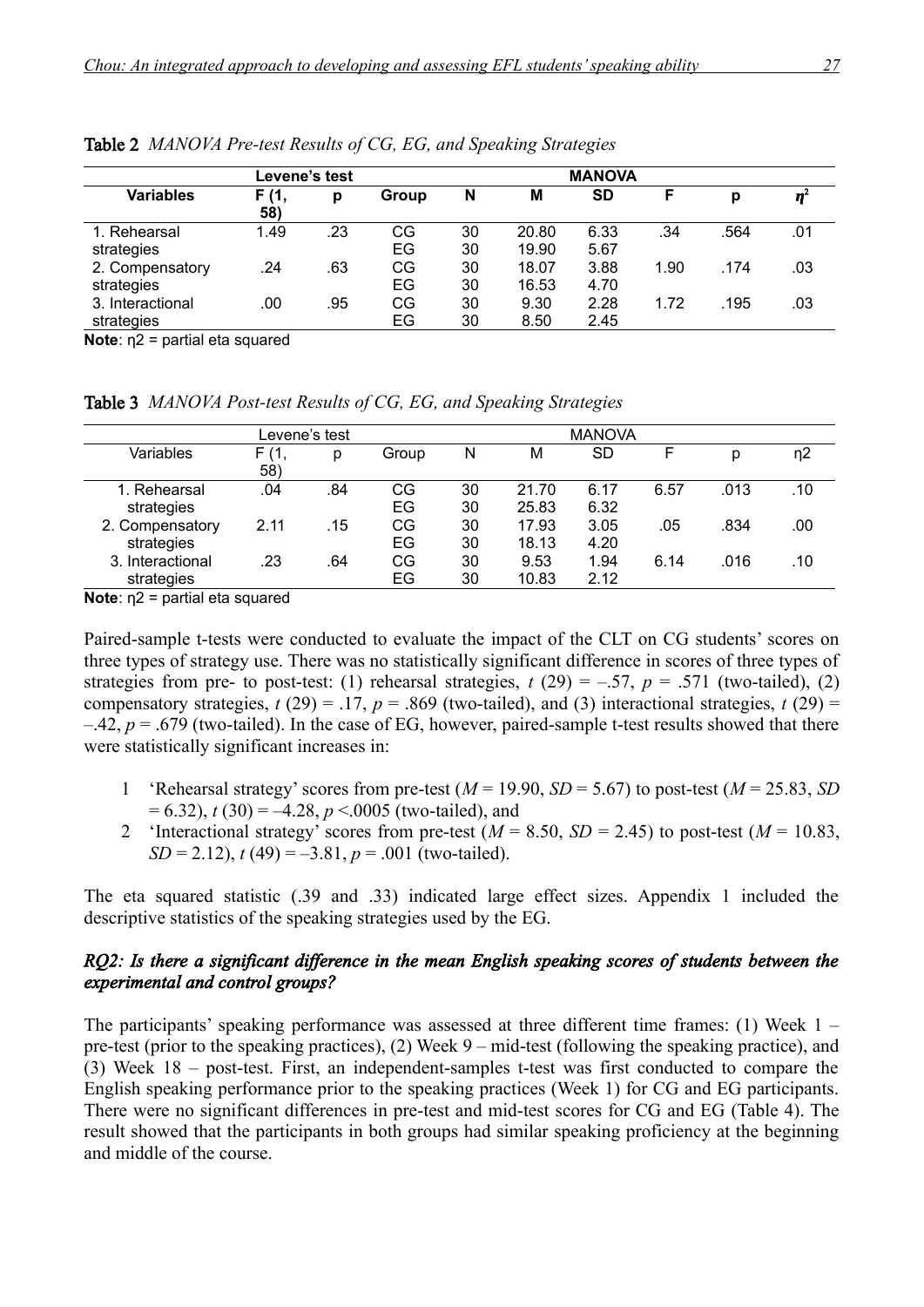|                       |              | Levene's test |          |          |                | t-test       |         |      |     |
|-----------------------|--------------|---------------|----------|----------|----------------|--------------|---------|------|-----|
| <b>Variables</b>      | F (1,<br>58) | p             | Group    | N        | M              | <b>SD</b>    |         | D    | η2  |
| Week $1$ – pre-test   | .48          | .72           | СG<br>EG | 30<br>30 | 12.40<br>11.77 | 1.86<br>1.79 | 1.75    | .086 | .05 |
| Week $9 - mid-test$   | 1.34         | .21           | CG<br>EG | 30<br>30 | 13.37<br>12.60 | 1.89<br>1.94 | 1.97    | .054 | .06 |
| Week $18 - post-test$ | 1.96         | .42           | CG<br>EG | 30<br>30 | 13.20<br>15.00 | 1.03<br>2.00 | $-4.38$ | .000 | .25 |

Table 4 *T-test Results of CG, EG, and Speaking Scores*

**Note**: η2 = eta squared

To compare the post-test scores of CG and EG, an independent-samples t-test was conducted, and the results showed that there was a significant difference in scores for CG ( $M = 13.20$ ,  $SD = 1.03$ ) and EG ( $M = 15.00$ ,  $SD = 2.00$ ;  $t(58) = -4.38$ ,  $p < .0005$ , two-tailed) (Table 4). The magnitude of the differences in the means (mean differences  $= 1.80$ ) was large (eta squared  $= .25$ ).

#### *RQ3: To what extent did each component of speaking (i.e., pronunciation, grammar, vocabulary, fluency, and content) and the total score improve after the teaching intervention?*

A one-way repeated measure MANOVA was conducted to compare scores on the speaking test scores (five components and total) for the CG at Week 1 (pre-test), Week 9 (mid-test), and Week 18 (post-test). There was a significant effect for the CLT over the three time points, Wilks' Lamdba  $= .67$ ,  $F = 1.98$ ,  $p = .033$ , multivariate partial eta squared  $= .18$ , indicating a large effect size. Posthoc comparisons using the Bonferroni test indicated that the mean of the 'Vocabulary' score in the pre-test was statistically significantly different from the mid-test and post-test. The mid-test did not differ significantly from the post-test. Additionally, the mean of the total score in the pre-test ( $M =$ 12.40,  $SD = 1.86$ ) was statistically significantly different from the mid-test ( $M = 13.37$ ,  $SD = 1.89$ , *p*  $= .001$ ) and post-test ( $M = 13.20$ ,  $SD = 1.03$ ,  $p = .005$ ). The mid-test did not differ significantly from post-test.

In the case of EG, a one-way repeated measure MANOVA showed that there was a significant effect for the speaking intervention over the three time points, Wilks' Lambda = .35,  $F = 6.08$ ,  $p < .0005$ , multivariate partial eta squared = .41, indicating a very large effect size. The results showed statistically significant increases in the EG scores of all five speaking components and the total score over the three periods of time (Table 5). Post-hoc comparisons using the Bonferroni test indicated that the mean of the total score for Time 1 ( $M = 11.77$ ,  $SD = 1.79$ ) was significantly different from that of Time 2 ( $M = 12.60$ ,  $SD = 1.94$ ,  $p = .048$ ) and Time 3 ( $M = 15.00$ ,  $SD = 2.00$ ,  $p < .0005$ ). Time 2 also differed significantly from Time  $3 (p < .0005)$ .

Judging from the pre-test mean scores of the five speaking components at Week 1, the EG participants' 'Grammar'  $(M = 2.20)$  and 'Fluency'  $(M = 2.27)$  were lower compared with 'Pronunciation' ( $M = 2.47$ ), 'Vocabulary' ( $M = 2.37$ ), and 'Content' ( $M = 2.43$ ) (Table 5). The scoring for each component ranged from 1 (lowest) to 4 (highest) (see Appendix 2 for the detailed description of scoring), making the total score 20 for every participant. Half way through the academic semester, the participants had improved their 'Pronunciation'  $(M = 2.67)$ , 'Grammar'  $(M = 2.67)$ 2.43), 'Vocabulary' ( $M = 2.70$ ), and 'Content' ( $M = 2.73$ ) except for 'Fluency' ( $M = 2.27$ ).

By the end of the semester, the top three most-improved speaking components were 'Content' ( $M =$ 3.27), 'Vocabulary' ( $M = 3.20$ ), and 'Fluency' ( $M = 2.87$ ). In the cases of 'Content' and 'Vocabulary', while the EG participants were expressing opinions on general topics such as family, hobbies and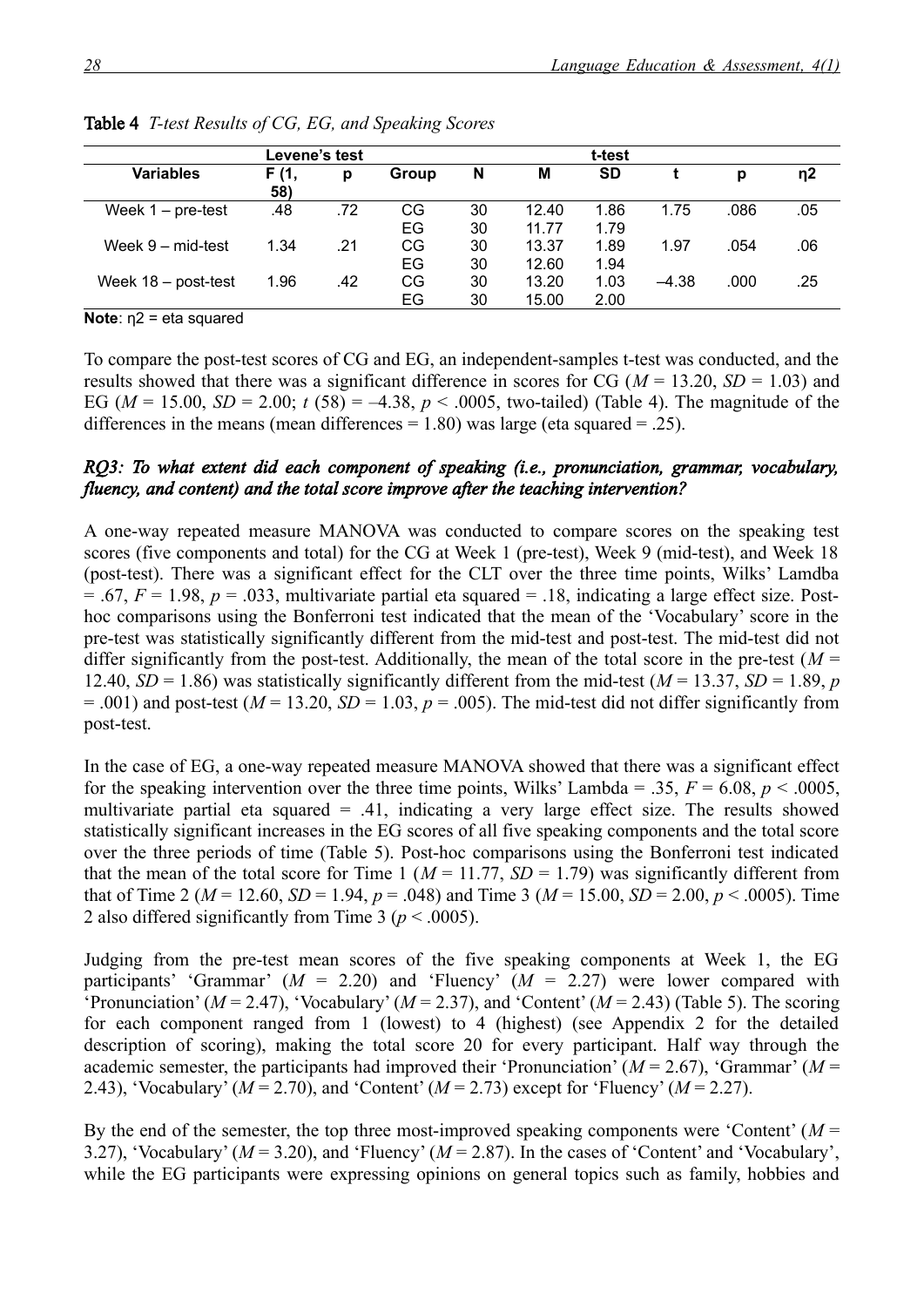interests, work, travel, and current events, they searched for content words conspicuously and expressed themselves with hesitation and circumlocutions in the first few weeks. With the implementation of an integrated teaching-speaking framework, the guided worksheets helped them plan, monitor, and reflect their performance. By the end of the semester, they expressed themselves better with a more sufficient command of vocabulary use, without much conspicuous searching for content words. As for fluency, though the participants' ability to use appropriate words to communicate comprehensibly enhanced, they still paused for grammatical planning and repairing was evident, especially in longer stretches of free production. Though improvements were observed in 'Pronunciation' ( $M = 2.93$ ) and 'Grammar' ( $M = 2.63$ ), the gain scores were quite small. In the case of the CG, 'Vocabulary' ( $M = 2.73$ ) was the only component on which the participants slightly improved.

Furthermore, the relationship between the scores on the five speaking components was investigated using the Pearson product-moment correlation coefficient. There were strong, positive correlations between (1) 'Vocabulary' and 'Fluency',  $r = .70$ ,  $n = 30$ ,  $p < .0005$ , (2) 'Vocabulary' and 'Content',  $r$ = .80,  $n = 30$ ,  $p < .0005$ , and (3) 'Fluency' and 'Content',  $r = .64$ ,  $n = 30$ ,  $p < .0005$ , with high levels of vocabulary, fluency, and content associated with one another (Table 6). There were medium, positive correlations between (1) 'Grammar' and 'Vocabulary',  $r = .39$ ,  $n = 30$ ,  $p < .01$ , and (2) 'Grammar' and 'Content',  $r = .42$ ,  $n = 30$ ,  $p < .01$ . Grammar was not associated with Fluency, and Pronunciation was not correlated with the other four speaking components.

|                       | Scoring range (1 to 4 for each component) |           |         |           |                   |       |                |           |                     | Total |                   |        |
|-----------------------|-------------------------------------------|-----------|---------|-----------|-------------------|-------|----------------|-----------|---------------------|-------|-------------------|--------|
|                       | <b>Pronunciation</b>                      |           | Grammar |           | <b>Vocabularv</b> |       | <b>Fluency</b> |           | Content             |       | (total score: 20) |        |
|                       | CG                                        | <b>EG</b> | CG      | <b>EG</b> | CG                | EG    | CG             | <b>EG</b> | СG                  | EG    | CG                | EG     |
| Week $1$ – pre-test   | 2.43                                      | 2.47      | 2.40    | 2.20      | 2.47              | 2.37  | 2.40           | 2.27      | 2.70                | 2.43  | 12.40             | 11.77  |
|                       | .50)                                      | (63)      | (47)    | (.41)     | .51)              | (49)  | .50)           | (.52)     | (47)                | (.57) | (1.86)            | (1.79) |
| Week $9 - mid-test$   | 2.57                                      | 2.67      | 2.60    | 2.43      | 2.73              | 2.70  | 2.53           | 2.27      | 2.87                | 2.73  | 13.37             | 12.60  |
|                       | .53)                                      | .55)      | .50)    | .50)      | .45)              | (47)  | .51)           | (.45)     | $\left( .35\right)$ | .58)  | (1.89)            | (1.94) |
| Week $18 -$ post-test | 2.53                                      | 2.93      | 2.53    | 2.63      | 2.73              | 3.20  | 2.54           | 2.87      | 2.83                | 3.27  | 13.20             | 15.00  |
|                       | .51)                                      | (52)      | .51)    | (.62)     | .45)              | (.61) | .58)           | (.63)     | (38)                | (.52) | (1.03)            | (2.00) |
| Greenhouse-Geisser    | .29                                       | 3.29      | .62     | 2.82      | 1.42              | 10.56 | .36            | 7.20      | .47                 | 10.69 | 16.02             | 169.09 |
| F                     | 1.47                                      | 8.38      | 3.83    | 7.32      | 5.69              | 20.71 | .94            | 20.61     | 3.22                | 19.40 | 11.07             | 38.24  |
| p value               | .239                                      | .001      | .043    | .002      | .006              | .000  | .388           | .000      | .072                | .000  | .000              | .000   |
| Partial eta squared   | .05                                       | .22       | .12     | .20       | .16               | .42   | .03            | .42       | .10                 | .40   | .28               | .57    |

Table 5 *Mean Scores and One-way Repeated ANOVA Results of the Five Speaking Components for the CG and EG*

Table 6 *Correlations among the Post-test Scores of the Five Speaking Components*

| 1. Pronunciation |     |        |         |          |   |
|------------------|-----|--------|---------|----------|---|
| 2. Grammar       | .14 |        |         |          |   |
| 3. Vocabulary    | .26 | $.39*$ |         |          |   |
| 4. Fluency       | .18 | .23    | $.70**$ |          |   |
| 5. Content       | .09 | $.42*$ | $.80**$ | $.64***$ | _ |
| $* n \times n$   |     |        |         |          |   |

\* p < .05 \*\*  $p < .01$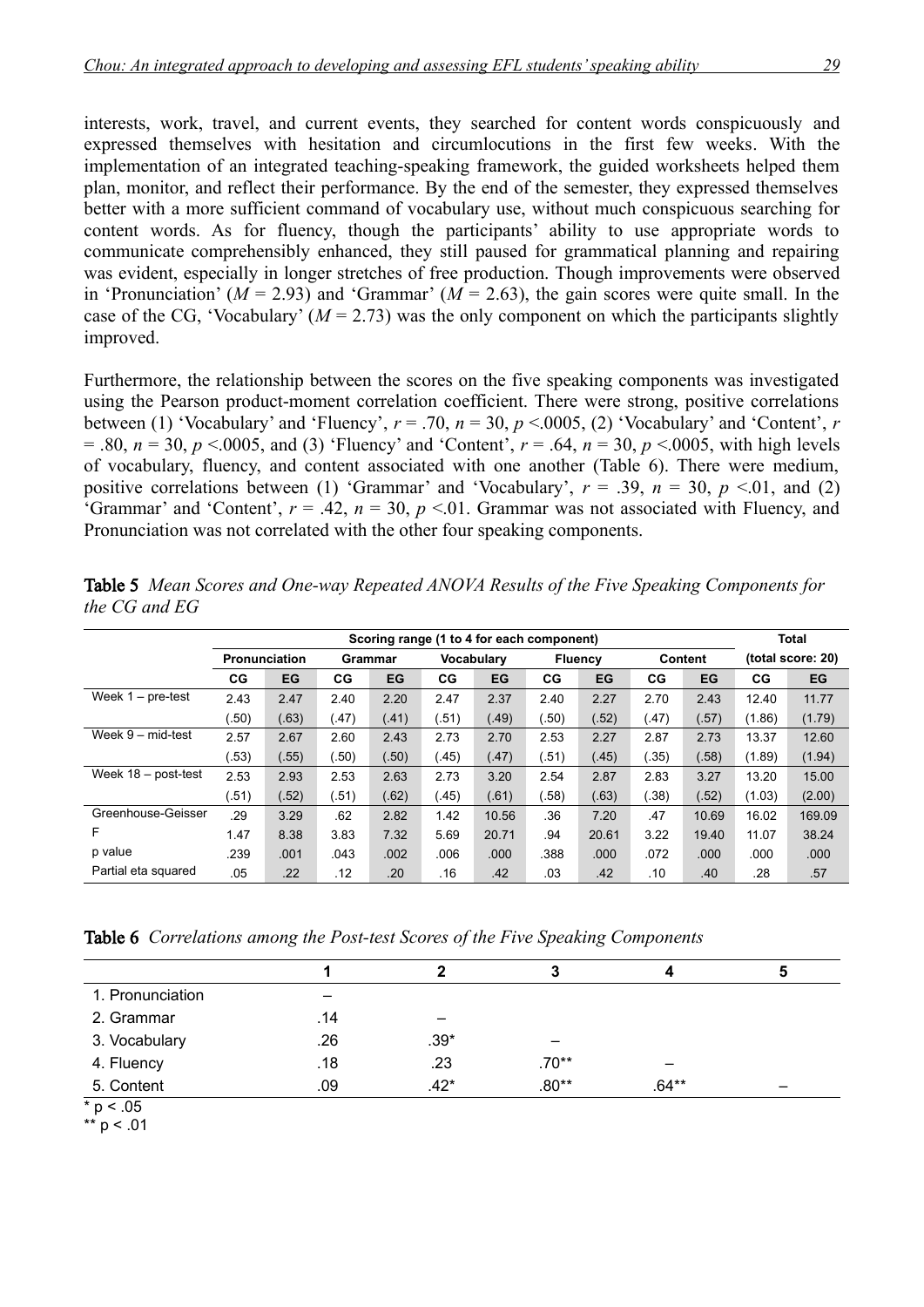#### **Discussion**

The present study investigated the effects of implementing Goh and Burns' (2012) integrated teaching-speaking cycle on first-year EFL university students' speaking performance and strategy use, compared with a control group of students who did not receive any particular teaching intervention. Statistical analyses showed that the participants in both EG and CG improved their English speaking abilities through tasks in the first half of the semester (i.e., nine weeks). Nevertheless, after the second half of the semester, the EG participants' speaking performance continued improving markedly, while the CG participants did not improve.

The use of Goh and Burns' integrated teaching-speaking approach provided the EG participants with a guided framework to enhance the quality of speech (especially in content, vocabulary use, and fluency), strengthen components of speaking competence (more frequent use of speaking skills and communication strategies), and raise learner awareness of metacognition (self-monitoring and selfregulation at the end of the speaking tasks) to a certain degree. Researchers have suggested that exposure to English-speaking settings and frequent speaking practice improved EFL learners' speaking abilities (Chou, 2018; Cutrone & Beh, 2018; Yanagi & Baker, 2016). In the present study, both EG and CG participants were exposed to the same hours of the English speaking course and carried out the same speaking tasks. However, as the test scores of the CG showed, the participants' speaking performance did slightly improve, but merely in the first half of the semester. This showed that a CLT approach without explicit teacher instruction and clear scaffolding to guide students to plan speaking tasks, use the target language and relevant communication strategies, and monitor output process, resulted in limited oral progress. Moreover, before the teaching intervention, both groups of participant adopted the speaking strategies to a similar degree. As the EG participants progressed, however, they employed rehearsal and interactional strategies, which were closely connected to Stages 2 (provide input and/or guide planning), 3 (conduct speaking tasks), and 4 (focus on language, skills, and strategies) of the framework, more frequently than did the CG students. A closer examination of their responses to the questionnaire revealed that the frequency of using the strategies such as "practicing new grammatical structures in different situations" (Q1), "thinking about how a native speaker might say something and practice saying it that way" (Q2), "trying to figure out and model native speakers' language patterns when requesting, apologizing, or complaining" (Q6), and "encouraging others to correct errors in their speaking" (Q16) increased (see Appendix 1). Teaching strategies was found to have a positive impact on improving language learners' overall speaking performance, particularly the quality and quantity of strategy use for solving interaction problems and enhancing communication effectiveness (Goh & Burns, 2012; Zarandi & Rahbar, 2016). In the present study, strategic help was given to the EG students at Stage 4. The increasing use of speaking strategies and post-test scores from the EG has confirmed the close relationship between high language proficiency and frequent strategy use.

On a closer examination of the five speaking components (Table 5), the EG participants' scores of 'Content', 'Vocabulary', and 'Fluency' were found to increase more, compared with their 'Pronunciation' and 'Grammar' scores. Two studies by Chou (2011, 2018) have shown that university students in Taiwan regarded fluency, content, and vocabulary use as three top difficulties they encountered in speaking English. The adoption of Goh and Burns' speaking framework in the present study had a positive impact on enhancing quality of content, vocabulary use, and fluency in speaking for the university students at low-intermediate level in Taiwan. Though linguistic aspects were dealt with at several stages of the framework, such as Stages 2 (input), 4 (focus on language), 6 (learners' reflection), and 7 (teacher feedback), and the EG participants reported using strategies to practice grammatical structures (Q1) and new expressions (Q8), the improvements in pronunciation and grammar remained quite limited. Several studies have suggested a variety of approaches to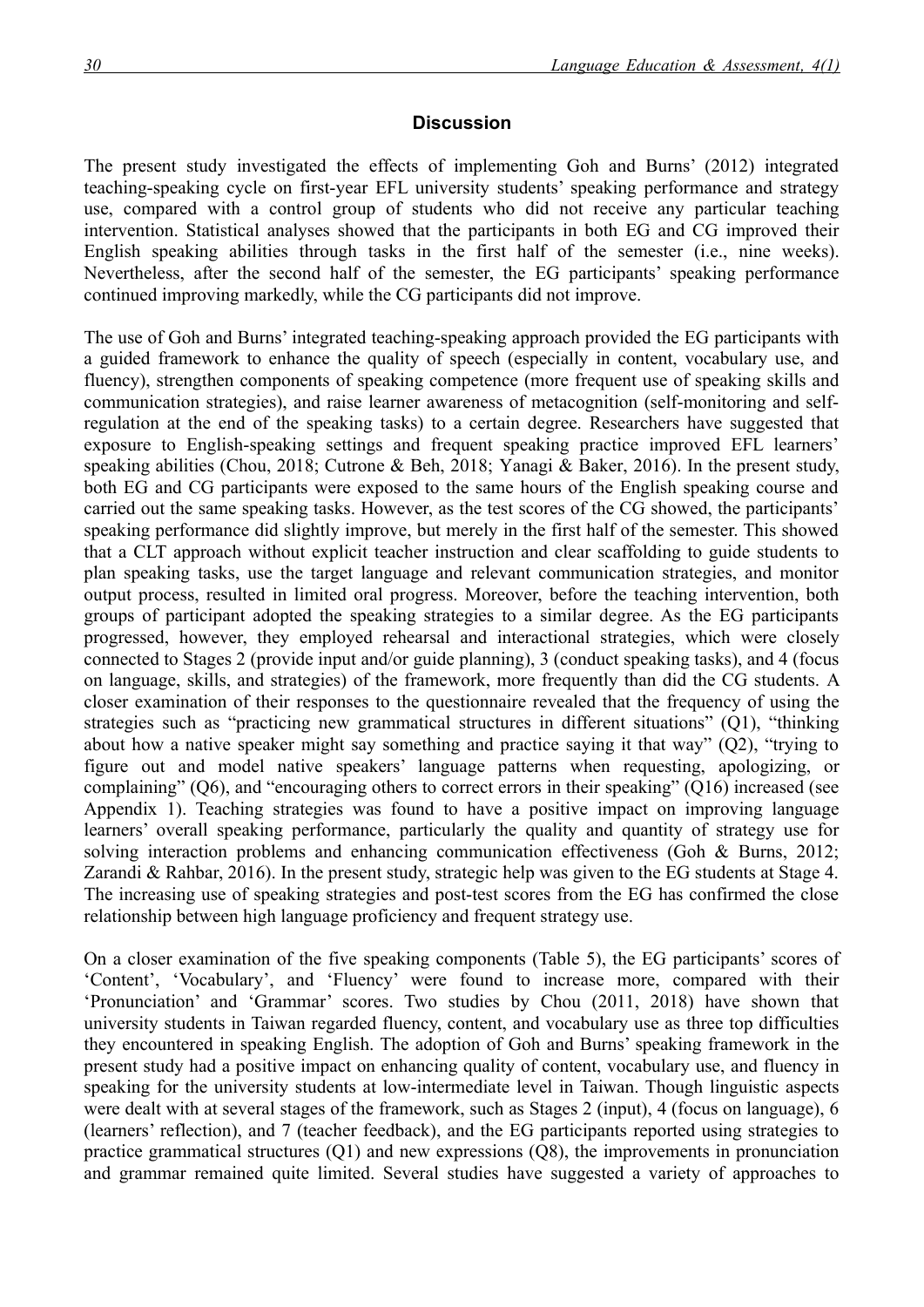improving pronunciation, including (1) teacher correction, learner self-study in the language laboratory, and interactive activities (Macdonald *et al.*, 1994), (2) segmental instruction and global instruction (i.e., a focus on features of speaking rate, intonation, rhythm, and word/sentence stress) (Derwing *et al.*, 1998), (3) pronunciation strategy instruction (Sardegna, 2009, 2012; Sardegna *et al.*, 2018) and (4) student-read dictations (Hughes & Hughes, 2020; Martinsen *et al.*, 2017). While Macdonald *et al.* (1994) acknowledged that their findings were less conclusive, it was discovered that the global instruction in Derwing *et al.*'s (1998) study, pronunciation strategy instruction, and student-read dictations had more beneficial and long-term effects on improving students' pronunciation. In the present study, a surprising finding was that pronunciation performance scores were not correlated to the performance of the other four speaking components. A number of possible explanations include the participants' low-intermediate English proficiency, fossilized errors which emerged when speaking English mostly with their own language groups (Dormer, 2013), lack of experience with interacting with native English speakers (thus potentially leading to insufficient selfawareness of mispronunciation of words), and limited cognitive load for monitoring pronunciation while speaking. To effectively improve pronunciation from a pedagogical perspective, additional instruction in pronunciation practice, such as student-read dictations, or strategy training, is recommended for low-intermediate EFL learners. In other words, in addition to the regular English courses, extra hours need to be devoted to training pronunciation accuracy.

Compared with pronunciation, which usually involves some versions of pedagogical instruction or practices, research on improving accuracy in speaking has mainly focused on learners' selfawareness of grammatical errors and their self-correction ability (Dormer, 2013; McCormick & Vercellotti, 2013; Vercellotti, 2019). However, the participants' English proficiency was advanced and they spoke English fluently in the three studies. It seemed that the ability to be aware of ones' grammatical deficiencies and to correct them depended on learners' high level of English proficiency. As Skehan (1996, 2003) pointed out, in order to maintain fluency and adequate content information in speaking, accuracy is frequently sacrificed. In the present study, the participants' English proficiency was at low-intermediate level (CEFR B1). It was demanding and challenging for them to figure out *what* to say and *how* to say it in a limited period of time, let alone paying attention to grammatical accuracy, which requires an extra cognitive load. The correlation table of the five speaking components (Table 6) agrees with the findings in the present study that vocabulary, content, and fluency were strongly correlated with one other, while grammar was not associated with fluency. Grammar, on the other hand, was associated with vocabulary and content, albeit moderately. Since vocabulary and grammar are highlighted at several stages of Goh and Burns' (2012) pedagogical framework and the use of multiword expressions is closely tied to native-like fluency (Meunier, 2012; Nation & Meara, 2020; Szudarski & Conklin, 2014), it is suggested that teachers can integrate common multiword expressions, such as phrasal verbs, collocations, compound words, and formulaic expressions, at high frequency and in a variety of forms, into course content.

#### **Conclusion**

The present study explored the effect of using Goh and Burns' (2012) teaching-speaking framework on a group of low-intermediate EFL university students in Taiwan and their strategy use for speaking English. This integrated teaching approach focused on lexical/grammatical knowledge, communicative purpose, and strategy use, and helped the EG participants gradually increase speaking proficiency (vocabulary, content, and fluency) and develop use of rehearsal and interactional strategies. Without an explicit framework or clear guidance, speaking progress remained temporary, as in the case of the CG.

Although the present study has yielded findings that have both theoretical and pedagogical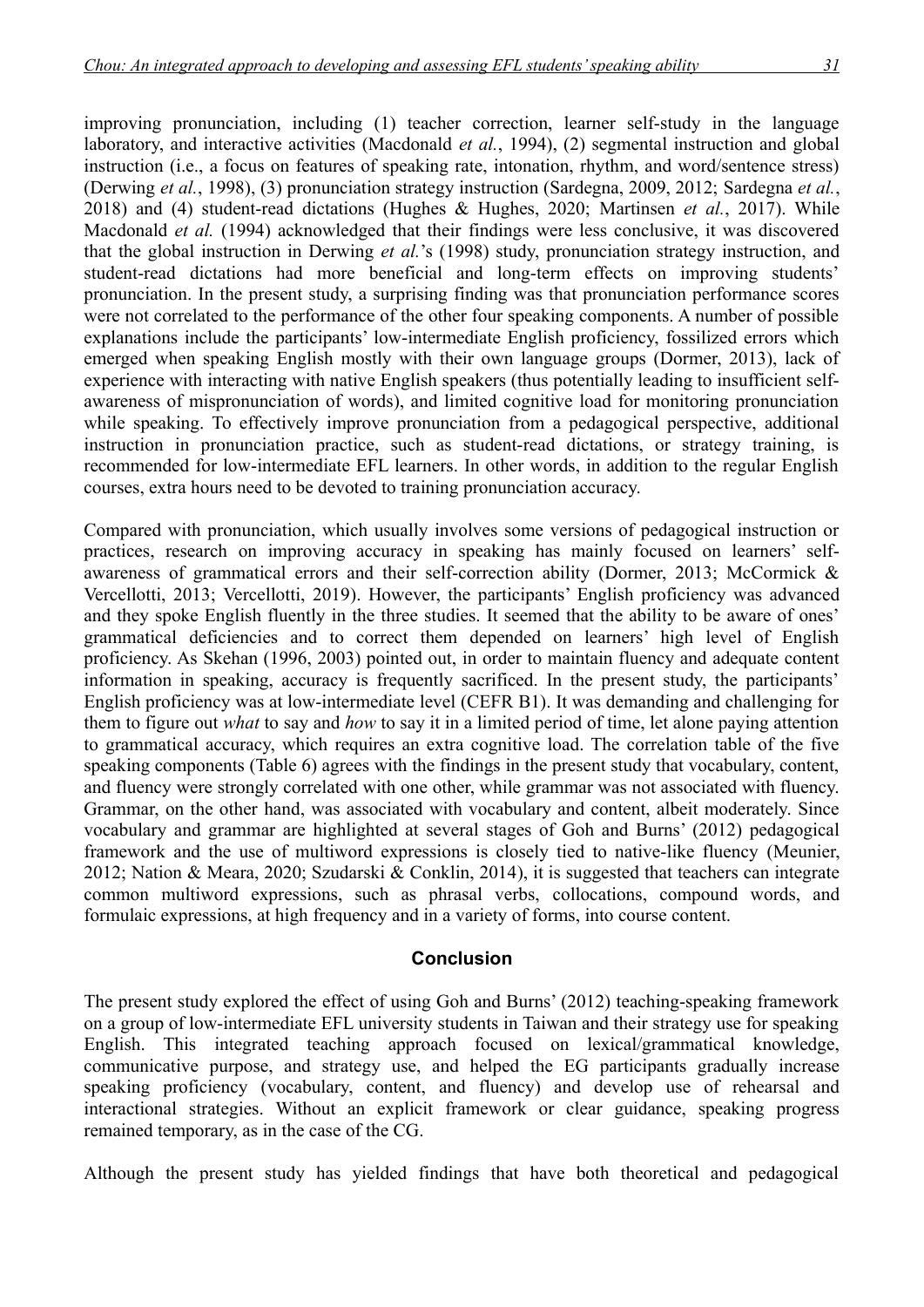implications, it has some limitations. The first limitation concerns the generalization of the results to other populations with different educational backgrounds and language proficiency. Second, the use of Goh and Burns' (2012) integrated teaching-speaking framework suffers from the difficulties of effectively improving certain linguistic abilities, say, pronunciation and grammatical accuracy, in speaking, which may require additional training and more advanced language proficiency to develop it. Further research might usefully extend the present use of the speaking framework to examine the impact of a variety of tasks to learners of different English proficiency.

Developing and enhancing fluency, accuracy, and complexity in speaking a foreign language is a long process. In an EFL learning context where English is mainly used and spoken in the classroom, creating an environment for students to practice the learned language, skills, and strategies, guiding them to carry out the tasks, and allowing them to reflect on their own learning outcomes are necessary. Previous studies have shown that specific teaching approaches, such as task-based language teaching or strategy-based instruction, have had positive impacts on improving students' speaking ability in general (Nakatani, 2006; Skehan, 1996, 2003; Ulla, 2020). This study has taken a step further in the direction of (1) investigating the positive effects of integrating the three key pedagogical features (i.e., vocabulary/grammar, task, and strategy) into a complete framework in an general English speaking course for low-intermediate EFL learners, (2) assessing the development of each speaking component, and (3) providing pedagogical implications to speaking a foreign language.

#### **References**

- Basturkmen, H. (2002). Learner observation of, and reflection on, spoken discourse: An approach for teaching academic speaking. *TESOL Journal, 11*, 26–30. [https://doi.org/10.1002/j.1949-](https://doi.org/10.1002/j.1949-3533.2002.tb00080.x) [3533.2002.tb00080.x](https://doi.org/10.1002/j.1949-3533.2002.tb00080.x)
- Bygate, M. (2010). Speaking. In R. B. Kaplan (Ed.), *The Oxford handbook of applied linguistics* (2<sup>nd</sup>) ed.) (pp. 63–73). Oxford University Press.
- Byrne, D. (1976). *Teaching oral English*. Longman.
- Chen, S., & Tsai, Y. (2012). Research on English teaching and learning: Taiwan (2004-2009). *Language Teaching, 45,* 180–201. <https://doi.org/10.1017/S0261444811000577>
- Chou, M-H. (2011). The influence of learner strategies on oral presentations: a comparison between group and individual performance. *English for Specific Purposes, 30*, 272–285. <https://doi.org/10.1016/j.esp.2011.04.003>
- Chou, M.-H. (2015). Impacts of the Test of English Listening Comprehension on students' English learning expectations in Taiwan. *Language, Culture and Curriculum, 28*, 191–208. <https://doi.org/10.1080/07908318.2015.1027216>
- Chou, M.-H. (2017). Impacts of the Test of English Listening Comprehension (TELC) on teachers and teaching in Taiwan. *Asian-Pacific Journal of Second and Foreign Language Education, 2*, 5.<https://doi.org/10.1186/s40862-017-0028-9>
- Chou, M.-H. (2018). Speaking anxiety and strategy use in learning English as a Foreign Language in full and partial English-medium instruction contexts. *TESOL Quarterly, 52*, 611–633. <https://doi.org/10.1002/tesq.455>
- Cohen, A. D., & Henry, A. (2020). Focus on the language learner: styles, strategies and motivation. In N. Schmitt, & M. Rodgers (Eds.), *An introduction to applied linguistics* (3<sup>rd</sup> ed.) (pp. 165– 189). Routledge.
- Cohen, A. D., Oxford, R. L., & Chi, J. C. (2001). *Language strategy use survey*. Minneapolis, MN: Center for Advanced Research on Language Acquisition, University of Minnesota.
- Council of Europe (2001). *Common European Framework of Reference for Languages: Learning, teaching, assessment*. Cambridge University Press.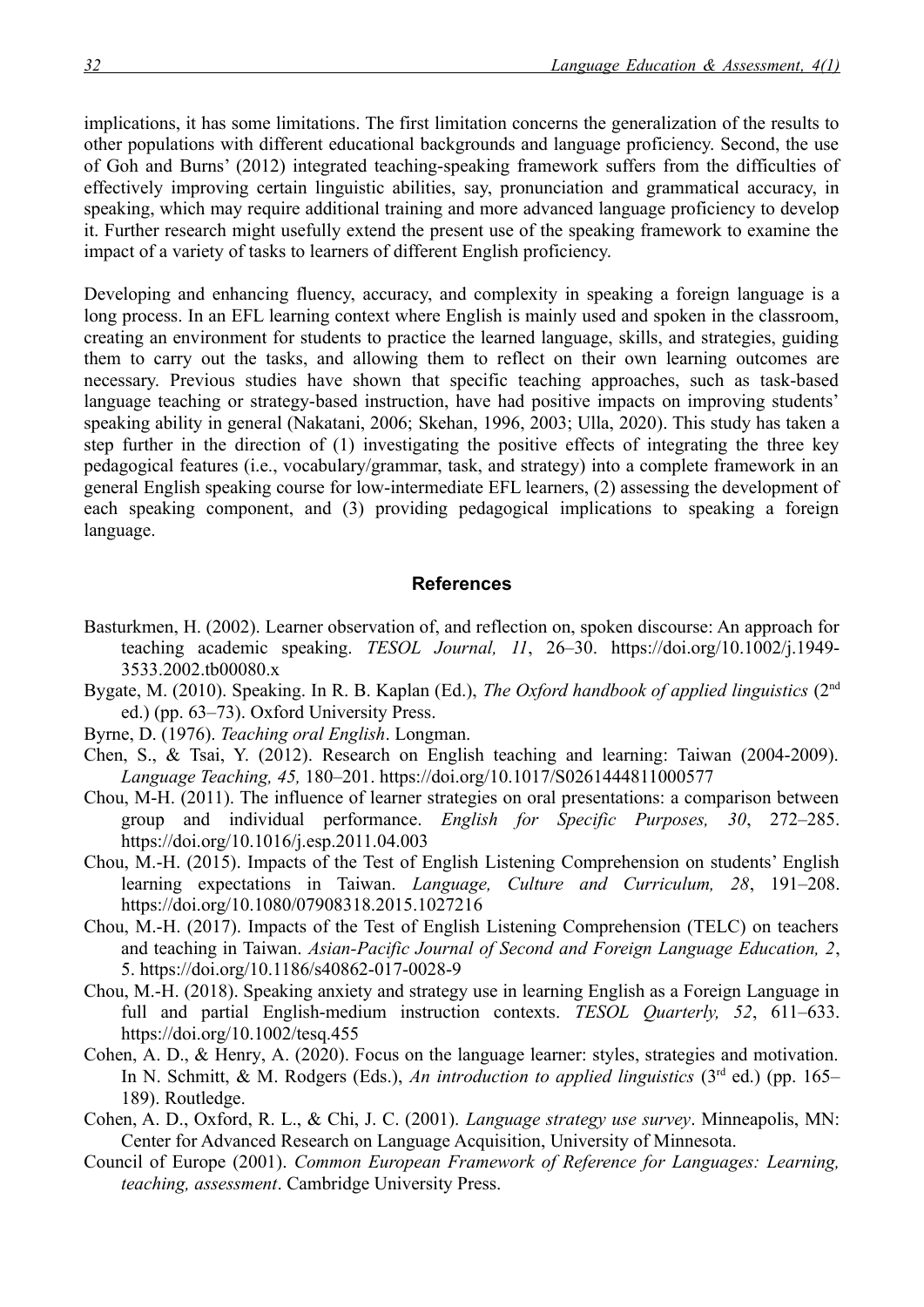- Cutrone, P., & Beh, S. (2018). Investigating the effects of task-based language teaching on Japanese EFL learners' willingness to communicate. *The Journal of Asia TEFL, 15*, 566–589. <https://doi.org/10.18823/asiatefl.2018.15.3.566>
- Derwing, T. M., Munro, M. J., & Wiebe, G. (1998). Evidence in favor of a broad framework for pronunciation instruction. *Language Learning, 48*, 393–410. [https://doi.org/10.1111/0023-](https://doi.org/10.1111/0023-8333.00047) [8333.00047](https://doi.org/10.1111/0023-8333.00047)
- Dormer, J. E. (2013). Improving speaking accuracy through awareness. *Journal of Adult Education, 42*, 16–22.
- Goh, C. C. M., & Burns, A. (2012). *Teaching speaking: A holistic approach.* Cambridge University Press.
- Hamid, M. O., Nguyen, H. T. M., & Baldauf Jr, R. B. (2013). Medium of instruction in Asia: Context, processes and outcomes. *Current Issues in Language Planning*, *14*, 1–15. <https://doi.org/10.1080/14664208.2013.792130>
- Hu, G., & McKay, S. L. (2012). English language education in East Asia: Some recent development. *Journal of Multilingual and Multicultural Development, 33*(4), 345–362. <https://doi.org/10.1080/01434632.2012.661434>
- Hughes, A., & Hughes, J. (2020). *Testing for language teachers* (3<sup>rd</sup> ed.). Cambridge University Press.
- Littlewood, W. (1981). *Communicative language teaching: An introduction.* Cambridge University Press.
- Luoma, S. (2004). *Assessing speaking*. Cambridge University Press.
- Macdonald, D., Yule, G., & Powers, M. (1994). Attempts to improve English L2 pronunciation: The variable effects of different types of instruction. *Language Learning, 44*, 75–100. <https://doi.org/10.1111/j.1467-1770.1994.tb01449.x>
- Martinsen, R., Montgomery, C., & Willardson, V. (2017). The effectiveness of video-based shadowing and tracking pronunciation exercises for foreign language learners. *Foreign Language Annals, 50*, 661–680.<https://doi.org/10.1111/flan.12306>
- McCormick, D. E., & Vercellotti, M. L. (2013). Examining the impact of self-correction notes on grammatical accuracy in speaking. *TESOL Quarterly, 47*, 410–420. <https://doi.org/10.1002/tesq.92>
- Meunier, F. (2012). Formulaic language and language teaching. *Annual Review of Applied Linguistics, 32*, 111–129. <https://doi.org/10.1017/S0267190512000128>
- Nakatani, Y. (2006). Developing an oral communication strategy inventory. *The Modern Language Journal, 90*, 151–168.<https://doi.org/10.1111/j.1540-4781.2006.00390.x>
- Nation, P., & Meara, P. (2020). Vocabulary. In N. Schmitt, & M. Rodgers (Eds.), *An introduction to applied linguistics* (3rd ed.). (pp. 35–54). Routledge.
- Oxford, R. (2017). *Teaching and researching language learning strategies* (2<sup>nd</sup> ed.). Routledge.
- Sardegna, V. G. (2009). *Improving English sounds through pronunciation learning strategies.* Paper presented at the 43rd Annual TESOL Convention and Exhibit, Denver, CO.
- Sardegna, V. G. (2012). Learner differences in strategy use, self-efficacy beliefs, and pronunciation improvement. In J. Levis & K. LeVelle (Eds.), *Proceedings of the 3rd Pronunciation in Second Language Learning and Teaching Conference* (pp. 39–53). Iowa State University.
- Sardegna, V. G., Lee, J., & Kusey, C. (2018). Self efficacy, attitudes, and choice of strategies for English pronunciation learning. *Language Learning, 68*, 83–114. <https://doi.org/10.1111/lang.12263>
- Savignon, S. J. (1991). Communicative language teaching: State of the art. *TESOL Quarterly, 25*, 261–278.<https://doi.org/10.2307/3587463>
- Skehan, P. (1996). A framework for the implementation of task-based instruction. *Applied Linguistics, 17*, 38–62. <https://doi.org/10.1093/applin/17.1.38>
- Skehan, P. (2003). Task-based instruction. *Language Teaching, 36*, 1–14.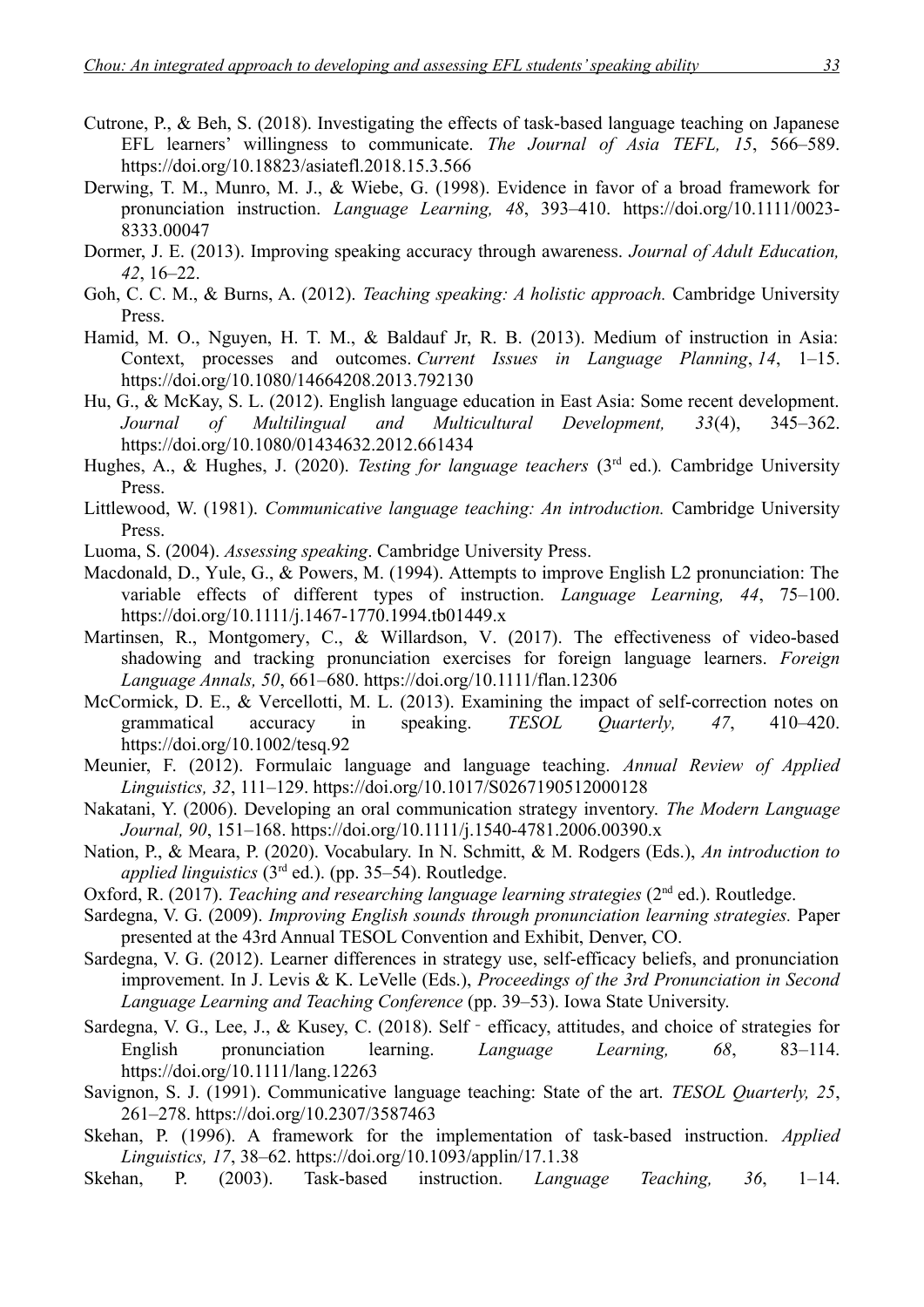[https://doi.org/10.1017](https://doi.org/10.1017/S026144480200188X)*[/](https://doi.org/10.1017/S026144480200188X)*[S026144480200188X](https://doi.org/10.1017/S026144480200188X)

Szudarski, P., & Conklin, K. (2014). Short- and long-term effects of rote rehearsal on ESL learners' processing of L2 collocations. *TESOL Quarterly, 48*, 833–842.<https://doi.org/10.1002/tesq.201>

Thornbury, S. (2017). *Scott Thornbury's 30 language teaching methods*. Cambridge University Press.

- Ulla, M. B. (2020). Students' speaking motivation and their perspectives on a task-based language classroom: Pedagogical implications. *The Journal of Asia TEFL, 17*, 681–688. <https://doi.org/10.18823/asiatefl.2020.17.2.26.681>
- Vercellotti, M. L. (2019). Finding variation: Assessing the development of syntactic complexity in ESL Speech. *International Journal of Applied Linguistics, 29*, 233–247. [https://doi.org/10.1111/](https://doi.org/10.1111/ijal.12225) [ijal.12225](https://doi.org/10.1111/ijal.12225)
- Wesche, M. B., & Skehan, P. (2002). Communicative, task-based, and content-based language instruction. In R. B. Kaplan (Ed.), *The Oxford handbook of applied linguistics* (pp. 207–228). Oxford University Press.
- Yanagi, M., & Baker, A. A. (2016). Challenges experienced by Japanese students with oral communication skills in Australian universities. *TESOL Journal, 7*, 621–644. <https://doi.org/10.1002/tesj.229>
- Zarandi, S. Z. A., & Rahbar, B. (2016). Enhancing speaking ability through intervening scaffolding strategies. *Theory and Practice in Language Studies, 6*, 2191–2195. <https://doi.org/10.17507/tpls.0611.17>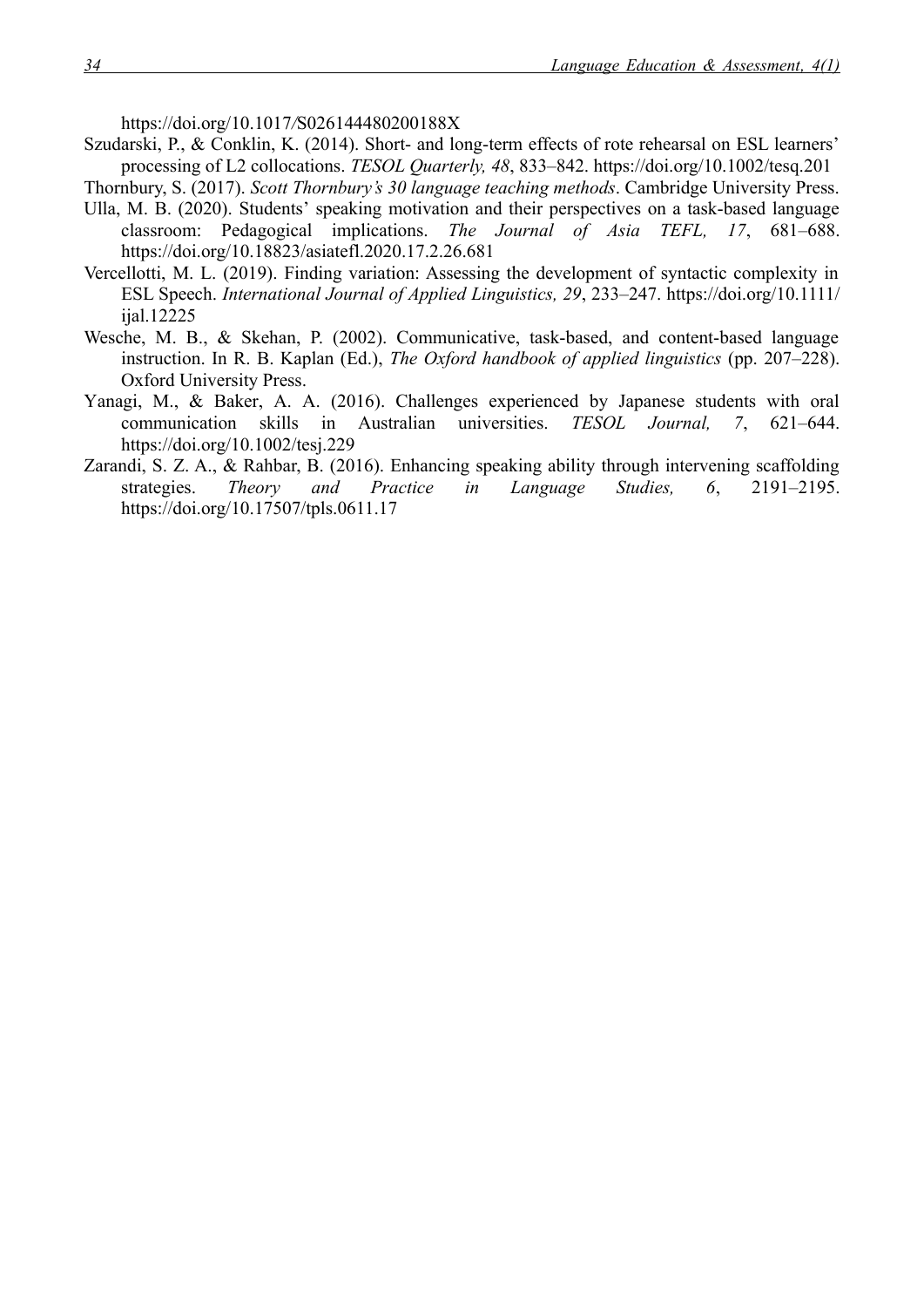# **Appendixes**

Appendix 1 *Questionnaire items and descriptive statistics of speaking strategies (Experimental Group pre-test vs. post-test)*

|                          | Questionnaire items                                                                                      |                  |              | Descriptive statistics (%) |            |                  |
|--------------------------|----------------------------------------------------------------------------------------------------------|------------------|--------------|----------------------------|------------|------------------|
|                          |                                                                                                          | Never            | Occasionally | Sometimes                  | Frequently | Always           |
|                          | Q1. I practice new grammatical structures in different                                                   | 16.7             | 40.0         | 33.3                       | 10.0       | $\boldsymbol{0}$ |
|                          | situations to build my confidence level in using them.                                                   | 3.3              | 20.0         | 26.7                       | 50.0       | $\boldsymbol{0}$ |
|                          | Q2. I think about how a native speaker might say                                                         | 13.4             | 33.3         | 30.0                       | 20.0       | 3.3              |
|                          | something and practice saying it that way.                                                               | 6.7              | 23.3         | 20.0                       | 46.7       | 3.3              |
|                          | Q3. I regularly seek out opportunities to talk with native                                               | 26.6             | 40.0         | 16.7                       | 16.7       | $\boldsymbol{0}$ |
|                          | speakers.                                                                                                | 10.0             | 30.0         | 20.0                       | 36.7       | 3.3              |
|                          | Q4. I initiate conversations in the target language as often<br>as possible.                             | 16.7             | 43.3         | 33.3                       | 6.7        | $\boldsymbol{0}$ |
| Rehearsal Strategies     |                                                                                                          | 6.7              | 20.0         | 26.7                       | 40.0       | 6.7              |
|                          | Q5. I try topics even when they aren't familiar to me.                                                   | 40.0             | 36.7         | 13.3                       | 10.0       | $\boldsymbol{0}$ |
|                          |                                                                                                          | 6.7              | 33.3         | 30.0                       | 26.7       | 3.3              |
|                          | Q6. I try to figure out and model native speakers'<br>language patterns when requesting, apologizing, or | 16.7             | 40.0         | 26.6                       | 16.7       | $\boldsymbol{0}$ |
|                          | complaining.                                                                                             | 3.3              | 16.7         | 26.7                       | 50.0       | 3.3              |
|                          | Q7. I plan out in advance what I want to say.                                                            | 3.3              | 40.0         | 33.3                       | 10.0       | 13.3             |
|                          |                                                                                                          | $\boldsymbol{0}$ | 10.0         | 30.0                       | 46.7       | 13.3             |
|                          | Q8. I practice saying new expressions to myself.                                                         | 6.7              | 20.0         | 43.3                       | 20.0       | 10.0             |
|                          |                                                                                                          | 6.7              | 6.7          | 30.0                       | 46.6       |                  |
|                          | Q9. When I can't think of a word or expression, I look for                                               | 3.3              | 16.7         | 36.7                       | 23.3       | 20.0             |
|                          | a different way to express the idea, like using a synonym.                                               | 3.3              | 6.7          | 13.3                       | 53.3       | 23.3             |
|                          | Q10. When I can't think of a word or expression, I make                                                  | 3.3              | 23.3         | 46.8                       | 13.3       | 13.3             |
| Compensatory Strategies  | up new words or guess if I don't know the right ones to<br>use.                                          | 3.3              | 13.3         | 16.7                       | 50.0       | 16.7             |
|                          | Q11. I use gestures as a way to try and get my meaning                                                   | 10.0             | 10.0         | 16.7                       | 43.3       | 20.0             |
|                          | across.                                                                                                  | 3.3              | 13.3         | 23.3                       | 36.7       | 23.3             |
|                          | Q12. I switch back to my own language momentarily if I                                                   | 6.6              | 16.7         | 16.7                       | 40.0       | 20.0             |
|                          | know that the person I'm talking to can understand what<br>is being said.                                | 3.4              | 23.3         | 30.0                       | 23.3       | 20.0             |
|                          | Q13. I direct the conversation to familiar topics.                                                       | 13.3             | 16.7         | 36.7                       | 23.3       | 10.0             |
|                          |                                                                                                          | 3.3              | 10.0         | 16.7                       | 56.7       | 13.3             |
|                          | Q14. I ask questions as a way to be involved in the<br>conversation.                                     | 23.3             | 36.7         | 26.7                       | 13.3       | $\boldsymbol{0}$ |
|                          |                                                                                                          | 3.3              | 23.3         | 23.3                       | 40.0       | 10.0             |
| Interactional Strategies | Q15. When I can't think of a word or expression, I ask for<br>help from my conversational partner.       | 13.3             | 23.3         | 30.0                       | 26.7       | 6.7              |
|                          |                                                                                                          | $\boldsymbol{0}$ | 3.3          | 26.7                       | 56.7       | 13.3             |
|                          | Q16. I encourage others to correct errors in my speaking.                                                | 10.0             | 13.3         | 33.4                       | 23.3       | 20.0             |
|                          |                                                                                                          | $\boldsymbol{0}$ | $10.0\,$     | 23.3                       | 50.0       | 16.7             |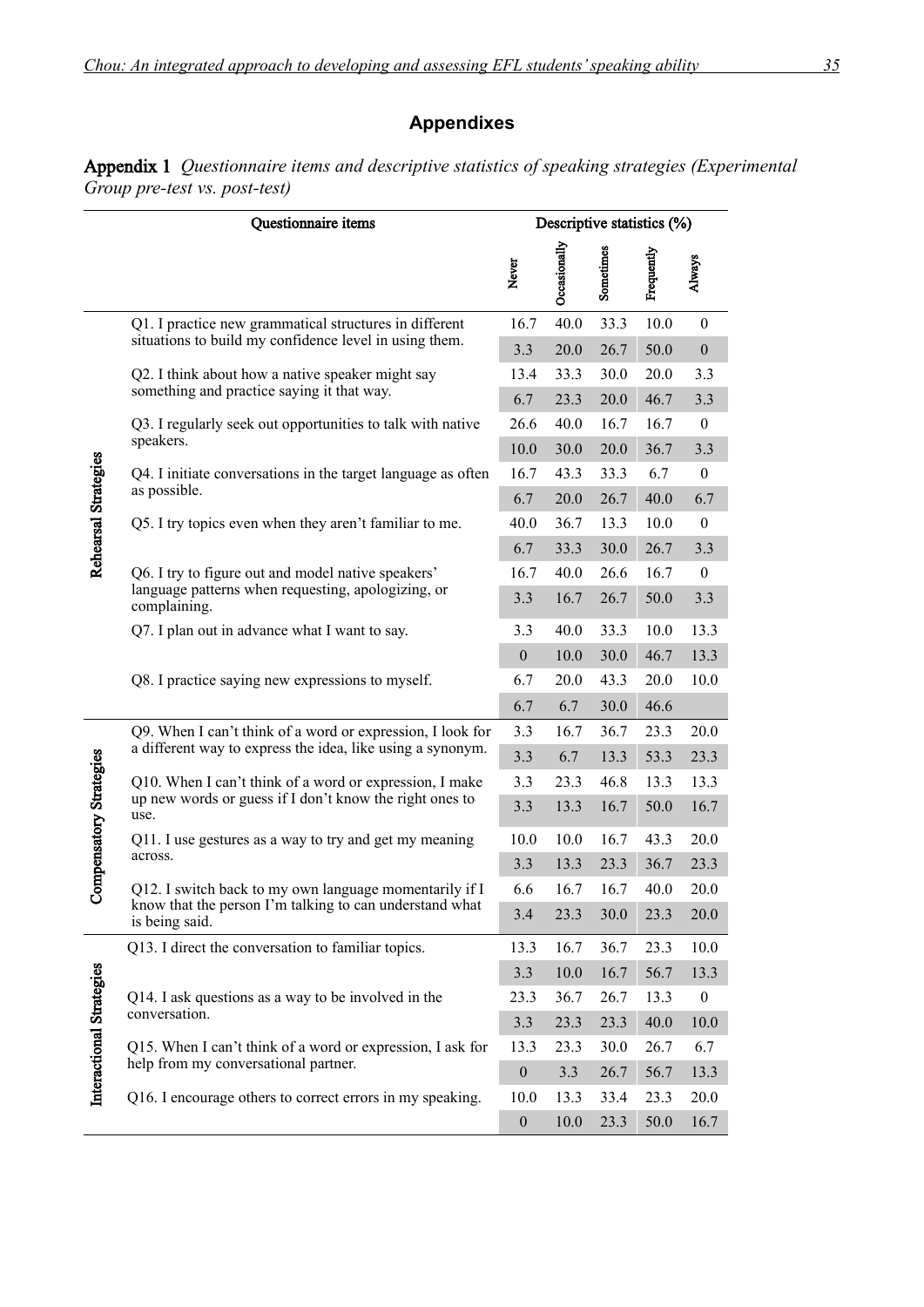|               | Score          | Description                                                                                                                                                      |
|---------------|----------------|------------------------------------------------------------------------------------------------------------------------------------------------------------------|
|               | 4              | No conspicuous mispronunciations, but would not be taken for a native speaker.                                                                                   |
|               | 3              | Marked "foreign accent" and occasional mispronunciations which do not interfere<br>with understanding.                                                           |
| Pronunciation | $\overline{2}$ | "Foreign accent" requires concentrated listening, and mispronunciations lead to<br>occasional understanding and apparent errors in grammar or vocabulary.        |
|               | 1              | Frequent gross errors and a very heavy accent make understanding difficult, require<br>frequent repetition.                                                      |
|               | 4              | Few errors, which no patterns of failure.                                                                                                                        |
|               | 3              | Occasional errors showing imperfect control of some patterns but no weakness that<br>causes understanding.                                                       |
| Grammar       | $\overline{2}$ | Frequent errors showing some major patterns uncontrolled and causing occasional<br>irritation and misunderstanding.                                              |
|               | $\mathbf{1}$   | Constant errors showing control of very few major patterns and frequently<br>preventing communication.                                                           |
|               | $\overline{4}$ | Professional vocabulary broad and precise; general vocabulary adequate to cope<br>with complex practical problems and varied social situations.                  |
| Vocabulary    | 3              | Professional vocabulary adequate to discuss special interests; general vocabulary<br>permits discussion of any non-technical subject with some circumlocutions.  |
|               | $\overline{2}$ | Choices of words sometimes inaccurate, limitations of vocabulary prevent<br>discussion of some common professional and social topics.                            |
|               | 1              | Vocabulary limited to basic personal and survival areas (time, food, transportation,<br>family, etc.).                                                           |
|               | $\overline{4}$ | Speech is effortless and smooth, but perceptively non-native in speed and evenness.                                                                              |
| Fluency       | 3              | Speech is occasionally hesitant, with some unevenness caused by rephrasing and<br>groping for words.                                                             |
|               | $\overline{2}$ | Speech is frequently hesitant and jerky; sentences may be left uncompleted.                                                                                      |
|               | $\mathbf{1}$   | Speech is very slow and uneven except for short or routine sentences.                                                                                            |
|               | $\overline{4}$ | Can express him/herself clearly in an appropriate style on a wide range of general,<br>academic, professional topics.                                            |
| Content       | 3              | Can express viewpoints on general topics, without much conspicuous searching for<br>content words.                                                               |
|               | $\overline{2}$ | Can express opinions on general topics such as family, hobbies and interests, work,<br>travel, and current events, with conspicuous searching for content words. |
|               | 1              | Can communicate limited information in simple everyday situations.                                                                                               |

Appendix 2 *Analytic rating scale for spoken language (adapted from Council of Europe (2001; see also Luoma, 2004) and Hughes and Hughes (2020))*

# Appendix 3

(1) A and B are talking about the situation that young people spend too much surfing the Internet. (2) A lists three advantages of surfing the Internet and B lists three disadvantages of it. They need to respond to each other's statements. Use the conversation strategy and grammar below.

(3) Grammar: Do you know what …..? Can you tell me what…..? I don't know what……, how to, where to, what to

(4) Suggested strategy: I know what you mean, but… That's true. Maybe. On the other hand,… I am no so sure. Don't you think...? You know what I mean? You know what I'm saying?